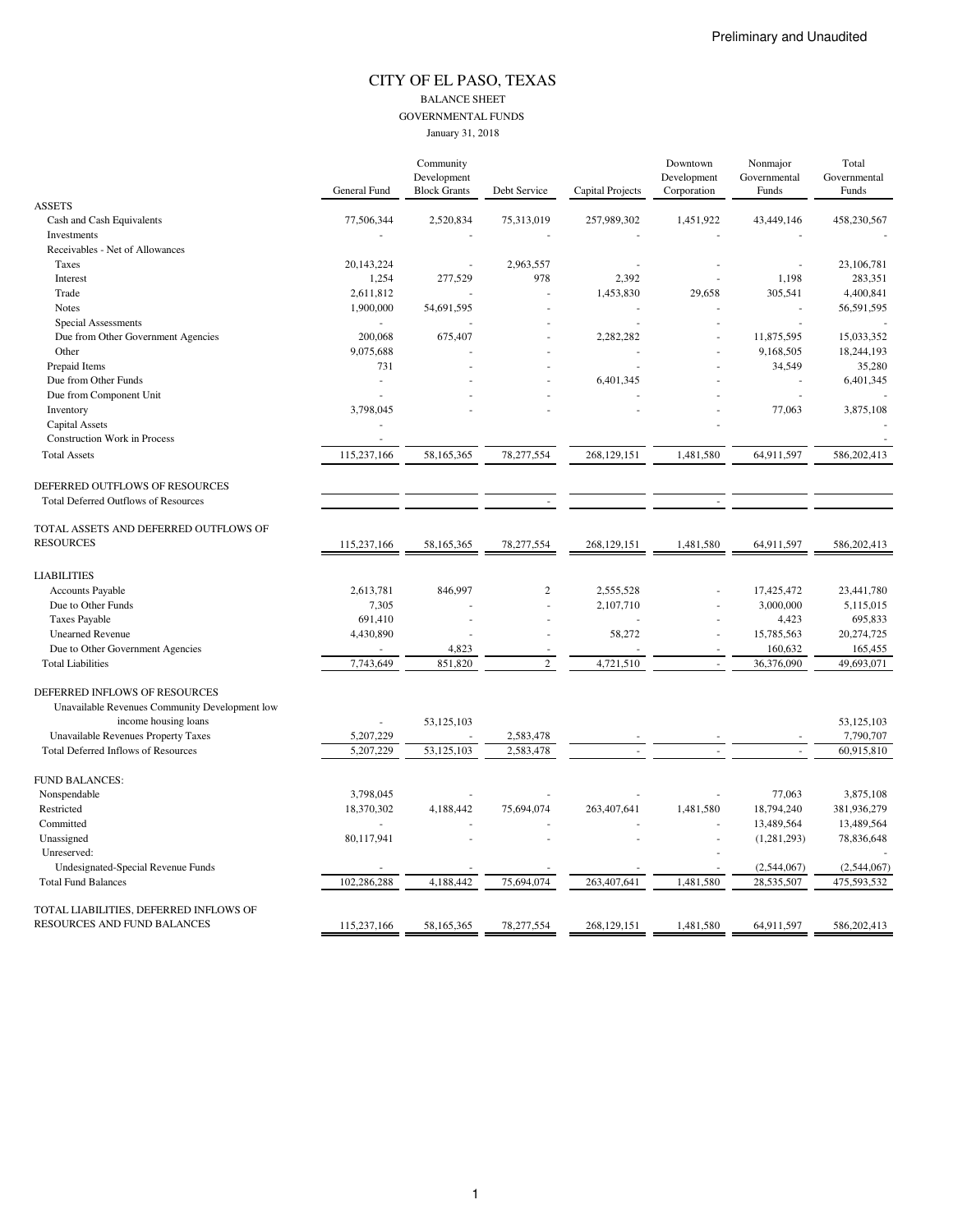STATEMENT OF REVENUES, EXPENDITURES AND CHANGES IN FUND BALANCES

GOVERNMENTAL FUNDS

|                                                  |              | Community           |                |                  | Downtown    | Nonmajor     | Total        |
|--------------------------------------------------|--------------|---------------------|----------------|------------------|-------------|--------------|--------------|
|                                                  |              | Development         |                |                  | Development | Governmental | Governmental |
|                                                  | General Fund | <b>Block Grants</b> | Debt Service   | Capital Projects | Corporation | Funds        | Funds        |
| <b>REVENUES</b>                                  |              |                     |                |                  |             |              |              |
| <b>Property Taxes</b>                            | 126,261,805  |                     | 68,562,027     |                  |             | 1,649,177    | 196,473,009  |
| Penalties and Interest-Delinquent taxes          | 306,690      |                     | 161,275        |                  |             |              | 467,965      |
| <b>Sales Taxes</b>                               | 36,299,660   |                     |                | 869,717          | 691,800     | 1,565,442    | 39,426,619   |
| <b>Franchise Fees</b>                            | 16,808,507   |                     |                |                  |             | 1,591,049    | 18,399,556   |
| Charges for Services                             | 13,934,554   | 672,169             | $\overline{c}$ | 330,603          | 10,027      | 12,117,653   | 27,065,008   |
| Fines and Forfeitures                            | 2,773,980    |                     |                |                  |             | 572,171      | 3,346,151    |
| Licenses and Permits                             | 5,516,703    |                     |                |                  |             |              | 5,516,703    |
| <b>Ticket Sales</b>                              |              |                     |                |                  | 12,558      |              | 12,558       |
| <b>Intergovernmental Revenues</b>                | (1,500)      | 1,656,170           |                | 2,481,988        |             | 2,355,766    | 6,492,424    |
| Interest                                         |              |                     | 2,238          |                  |             |              | 2,238        |
| Rents and Other                                  | 694,142      | 84,549              |                |                  | 200,000     | 411,425      | 1,390,116    |
| Net Decrease in the Fair Value of Investments    |              |                     |                |                  |             |              |              |
| <b>TOTAL REVENUES</b>                            | 202,594,541  | 2,412,888           | 68,725,542     | 3,682,308        | 914,385     | 20,262,683   | 298,592,347  |
|                                                  |              |                     |                |                  |             |              |              |
| <b>EXPENDITURES</b>                              |              |                     |                |                  |             |              |              |
| Current:                                         |              |                     |                |                  |             |              |              |
| <b>General Government</b>                        | 10,996,285   | 15,241              |                | 30,166           |             | 252,505      | 11,294,197   |
| <b>Public Safety</b>                             | 90,843,841   |                     |                |                  |             | 4,762,364    | 95,606,205   |
| Public Works                                     | 15,027,529   |                     |                | 1,633,224        |             | 2,355,046    | 19,015,799   |
| Public Health                                    | 2,121,818    |                     |                |                  |             | 5,034,644    | 7,156,462    |
| Parks Department                                 | 8,351,611    | 30,256              |                |                  |             | 514,403      | 8,896,270    |
| Library                                          | 3,144,839    |                     |                |                  |             | 89,147       | 3,233,986    |
| Non Departmental                                 | 8,545,560    |                     | 7,427          |                  |             | 493,893      | 9,046,880    |
| Culture and Recreation                           | 2,656,870    |                     |                | 715,383          |             | 4,737,251    | 8,109,504    |
| Economic Development                             | 3,589,284    |                     |                | (14, 778)        |             | 1,776,660    | 5,351,166    |
| <b>Environmental Code Compliance</b>             | $\sim$       |                     |                |                  |             | 357,766      | 357,766      |
| Community and Human Development                  | 161,889      | 3,081,776           |                | 65,448           |             | 16,718       | 3,325,831    |
| Debt Service:                                    |              |                     |                |                  |             |              |              |
| Principal                                        | 4,123,074    |                     |                |                  |             |              | 4,123,074    |
| <b>Interest Expense</b>                          | 427,407      |                     |                |                  |             |              | 427,407      |
| <b>Fiscal Fees</b>                               |              |                     | 9,700          | 10,330           | 9,000       |              | 29,030       |
| Capital Outlay                                   | 47,454       | 786,975             |                | 20,174,896       |             | 193,704      | 21,203,029   |
| TOTAL EXPENDITURES                               | 150,037,461  | 3,914,248           | 17,127         | 22,614,669       | 9,000       | 20,584,101   | 197,176,606  |
|                                                  |              |                     |                |                  |             |              |              |
| Excess(Deficiency) of revenues over expenditures | 52,557,080   | (1,501,360)         | 68,708,415     | (18,932,361)     | 905,385     | (321, 418)   | 101,415,741  |
|                                                  |              |                     |                |                  |             |              |              |
| OTHER FINANCING SOURCES(USES):                   |              |                     |                |                  |             |              |              |
| Transfers In                                     | 6,777,269    |                     |                |                  | 17,602      | 1,755,993    | 8,550,864    |
| <b>Transfers Out</b>                             | (1,894,158)  | 22,762              |                |                  |             | (3,889,997)  | (5,761,393)  |
| Face Amount of Commercial Paper Issued           |              |                     |                |                  |             | (3,474,447)  | (3,474,447)  |
| Proceeds from Sale of Capital Assets             |              |                     |                |                  |             |              |              |
| Other Sources (Uses)                             | 25,662       |                     |                |                  |             | 3,852,303    | 3,877,965    |
| TOTAL OTHER FINANCING SOURCES(USES)              | 4,908,773    | 22,762              |                |                  | 17,602      | (1,756,148)  | 3,192,989    |
|                                                  |              |                     |                |                  |             |              |              |
| Net change in fund balances                      | 57,465,853   | (1,478,598)         | 68,708,415     | (18,932,361)     | 922,987     | (2,077,566)  | 104,608,730  |
| Increase in inventory                            |              |                     |                |                  |             |              |              |
| Fund balances - beginning of year                | 44,820,435   | 5,667,040           | 6,985,659      | 282,340,002      | 558,593     | 30,613,073   | 370,984,802  |
| Fund balances - end of period                    | 102,286,288  | 4,188,442           | 75,694,074     | 263,407,641      | 1,481,580   | 28,535,507   | 475,593,532  |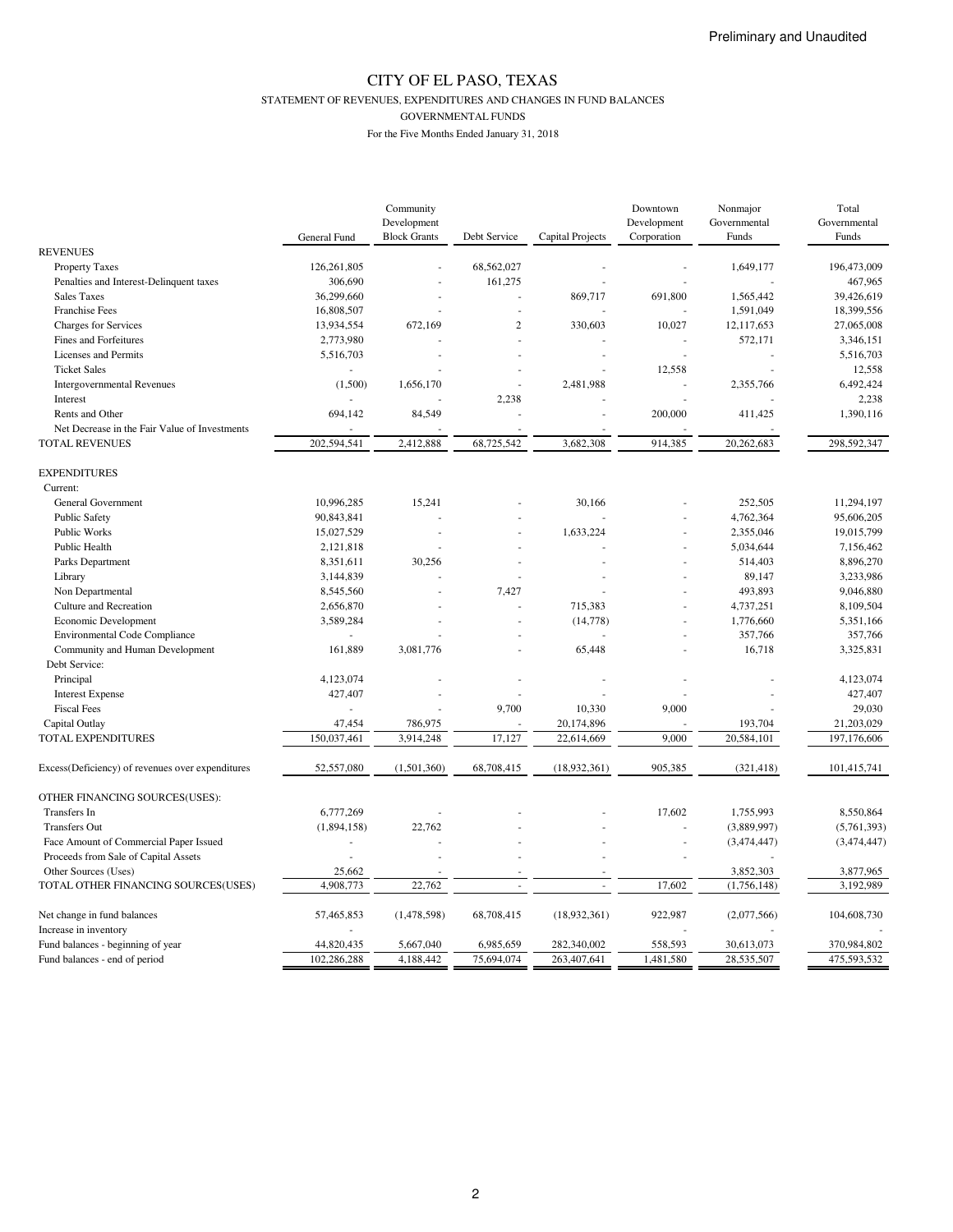### STATEMENT OF NET POSITION CITY OF EL PASO, TEXAS January 31, 2018 PROPRIETARY FUNDS

### Business-type Activities - Enterprise Funds

|                                                         | El Paso<br>International  | Environmental           |                              | International           | Tax Office               |                             | Governmental<br>Activities - Internal |
|---------------------------------------------------------|---------------------------|-------------------------|------------------------------|-------------------------|--------------------------|-----------------------------|---------------------------------------|
|                                                         | Airport                   | Services                | <b>Mass Transit</b>          | <b>Bridges</b>          | <b>Enterprise Fund</b>   | Totals                      | Service Funds                         |
| <b>ASSETS</b>                                           |                           |                         |                              |                         |                          |                             |                                       |
| Current assets:                                         |                           |                         |                              |                         |                          |                             |                                       |
| Cash and Cash Equivalents                               | 27,304,922                | 23,607,105              | (29,808,349)                 | 1,742,531               | 1,311,484                | 24,157,693                  | 20,097,710                            |
| Receivables - Net of Allowances:                        |                           |                         |                              |                         |                          |                             |                                       |
| Taxes                                                   |                           |                         | 6,742,237                    |                         |                          | 6,742,237                   |                                       |
| Interest                                                | 1,030                     |                         |                              | 143                     |                          | 1,173                       | 568                                   |
| Trade                                                   | 590,250                   | 2,580,480               | 2,437,061                    |                         | 58,792                   | 5,666,583                   | 4,330                                 |
| Due from Other Government Agencies                      | 1,984,705                 |                         | 1,876,672                    |                         |                          | 3,861,377                   |                                       |
| Prepaid Items                                           | 321,456                   | ä,                      | 304,870                      |                         |                          | 626,326                     | 1,155,117                             |
| Due From Other Funds                                    |                           |                         | 2,107,710                    |                         |                          | 2,107,710                   |                                       |
| Inventory                                               | 1,372,871                 |                         | 4,465,644                    |                         |                          | 5,838,515                   | 500,001                               |
| Total current assets                                    | 31,575,234                | 26,187,585              | (11, 874, 155)               | 1,742,674               | 1,370,276                | 49,001,614                  | 21,757,726                            |
| Noncurrent assets:                                      |                           | 20,976,770              |                              | 4,760,709               |                          | 25,737,479                  |                                       |
| Restricted Cash and Cash Equivalents<br>Capital Assets: |                           |                         |                              |                         |                          |                             |                                       |
| Land                                                    | 1,381,099                 | 6,887,813               | 11,975,407                   | 2,469,531               |                          | 22,713,850                  |                                       |
| Buildings, Improvements & Equipment, Net                | 232,094,846               | 33,091,583              | 128,965,824                  | 14,342,051              | 81,310                   | 408,575,614                 |                                       |
| <b>Construction</b> in Progress                         | 30,764,680                | 8,437,482               | 28,177,467                   | 102,644                 |                          | 67,482,273                  | 341,814                               |
| Total noncurrent assets                                 | 264,240,625               | 69,393,648              | 169,118,698                  | 21,674,935              | 81,310                   | 524,509,216                 | 341,814                               |
| <b>TOTAL ASSETS</b>                                     | 295,815,859               | 95,581,233              | 157,244,543                  | 23,417,609              | 1,451,586                | 573,510,830                 | 22,099,540                            |
|                                                         |                           |                         |                              |                         |                          |                             |                                       |
| DEFERRED OUTFLOWS OF RESOURCES                          |                           |                         |                              |                         |                          |                             |                                       |
| Deferred Outflow of Resources - Pension Contributions   | 1,279,581                 | 1,918,920               | 3,465,279                    | 237,747                 |                          | 6,901,527                   | 555,036                               |
| Deferred Outflow of Resources - Investments             | 1,457,117                 | 2,185,163               | 3,946,071                    | 270,735                 |                          | 7,859,086                   | 632,044                               |
| Deferred Outflow of Resources - Pension Assumptions     | 1,609,731                 | 2,414,030               | 4,359,371                    | 299,090                 |                          | 8,682,222                   | 698,243                               |
| Deferred Outflow of Resources - Econ/Demog Losses       | 90,889                    | 136,302                 | 246,139                      | 16,888                  |                          | 490,218                     | 39,425                                |
| <b>Total Deferred Outflows of Resources</b>             | 4,437,318                 | 6,654,415               | 12,016,860                   | 824,460                 |                          | 23,933,053                  | 1,924,748                             |
|                                                         |                           |                         |                              |                         |                          |                             |                                       |
| Total Assets & Deferred Outflows                        | 300,253,177               | 102,235,648             | 169,261,403                  | 24,242,069              | 1,451,586                | 597,443,883                 | 24.024.288                            |
| <b>LIABILITIES</b>                                      |                           |                         |                              |                         |                          |                             |                                       |
| Current liabilities:                                    |                           |                         |                              |                         |                          |                             |                                       |
| <b>Accounts Payable</b>                                 | 644,295                   | 660,676                 | 2,385,963                    | (8, 168)                | 183                      | 3,682,949                   | 610,702                               |
| Current Portion - Bonds, Notes and Capital              | 1,876,944                 | 1,511,033               | 1,711,105                    | 1,259,907               |                          | 6,358,989                   |                                       |
| Due to Other Funds                                      | 808,651                   | 1,402,894               | 1,047,479                    | 253,352                 |                          | 3,512,376                   |                                       |
| <b>Taxes Payable</b>                                    | 48,416                    |                         | (3)                          | 7,874                   |                          | 56,287                      |                                       |
| Interest Payable on Bonds and Notes                     | 107,057                   | 37,451                  | 107,679                      | 9,918                   |                          | 262,105                     |                                       |
| <b>Unearned Revenue</b>                                 | 1,087,399                 | 563                     | 838                          | 5,000                   |                          | 1,093,800                   |                                       |
| Compensated Absences - Current                          | 2,005,358                 | 980,026                 | 1,448,501                    | 167,142                 |                          | 4,601,027                   |                                       |
| Landfill Closure Costs - Current                        |                           | 992,875                 |                              |                         |                          | 992,875                     |                                       |
| Total current liabilities                               | 6,578,120                 | 5,585,518               | 6,701,562                    | 1,695,025               | 183                      | 20,560,408                  | 610,702                               |
| Noncurrent liabilities:                                 |                           |                         |                              |                         |                          |                             |                                       |
| Certificates of Obligation Bonds                        |                           | 18,286,799              | 53,784,480                   | 3,659,998               |                          | 75,731,277                  |                                       |
| Revenue Bonds                                           | 52,580,200                | (12, 343)               |                              |                         |                          | 52,567,857                  |                                       |
| <b>Compensated Absences</b>                             | 565,614                   | 276,417                 | 408,551                      | 47,142                  | 134,440                  | 1,432,164                   | 714,789                               |
| <b>Landfill Closure Costs</b>                           |                           | 19,858,409              |                              |                         |                          | 19,858,409                  |                                       |
| Delta Transfer Station Closure Costs                    |                           | 125,486                 |                              |                         |                          | 125,486                     |                                       |
| Claims and Judgments                                    |                           |                         | 364,687                      |                         |                          | 364,687                     | 16,033,064                            |
| Net Pension Obligation                                  | 11,328,162                | 16,988,260              | 30,678,217                   | 2,104,790               |                          | 61,099,429                  | 4,913,749                             |
| Other Postemployment Benefits                           | 5,202,241                 | 6,901,078               | 10,636,710                   | 1,240,590               |                          | 23,980,619                  | 2,123,809                             |
| Total noncurrent liabilities                            | 69,676,217                | 62,424,106              | 95,872,645                   | 7,052,520               | 134,440                  | 235,159,928                 | 23,785,411                            |
| <b>TOTAL LIABILITIES</b>                                | 76,254,337                | 68,009,624              | 102,574,207                  | 8,747,545               | 134,623                  | 255,720,336                 | 24,396,113                            |
| DEFERRED INFLOWS OF RESOURCES                           |                           |                         |                              |                         |                          |                             |                                       |
| Deferred Inflow of Resources - Investment Earnings      |                           |                         |                              |                         |                          |                             |                                       |
| Deferred Inflow of Resources - Cange in Experience      | 973,743                   | 1,460,272               | 2,637,030                    | 180,923                 |                          | 5,251,968                   | 422,374                               |
| Total Deferred Inflows of Resources                     | 973,743                   | 1,460,272               | 2,637,030                    | 180,923                 | $\overline{\phantom{a}}$ | 5,251,968                   | 422,374                               |
|                                                         |                           |                         |                              |                         |                          |                             |                                       |
| <b>NET POSITION</b>                                     |                           |                         |                              |                         |                          |                             |                                       |
| Net investment in capital assets                        | 211,553,368               | 30,104,971              | 115,226,539                  | 13,244,310              |                          | 370,129,188                 | 75,882                                |
| Unrestricted<br><b>TOTAL NET POSITION</b>               | 11,471,729<br>223,025,097 | 2,660,781<br>32,765,752 | (51, 176, 373)<br>64,050,166 | 2,069,291<br>15,313,601 | 1,316,963<br>1,316,963   | (33,657,609)<br>336,471,579 | (870, 081)<br>(794, 199)              |
|                                                         |                           |                         |                              |                         |                          |                             |                                       |
| TOTAL LIABILITIES AND NET POSITION                      | 300,253,177               | 102,235,648             | 169,261,403                  | 24,242,069              | 1,451,586                | 597,443,883                 | 24,024,288                            |
|                                                         |                           |                         |                              |                         |                          |                             |                                       |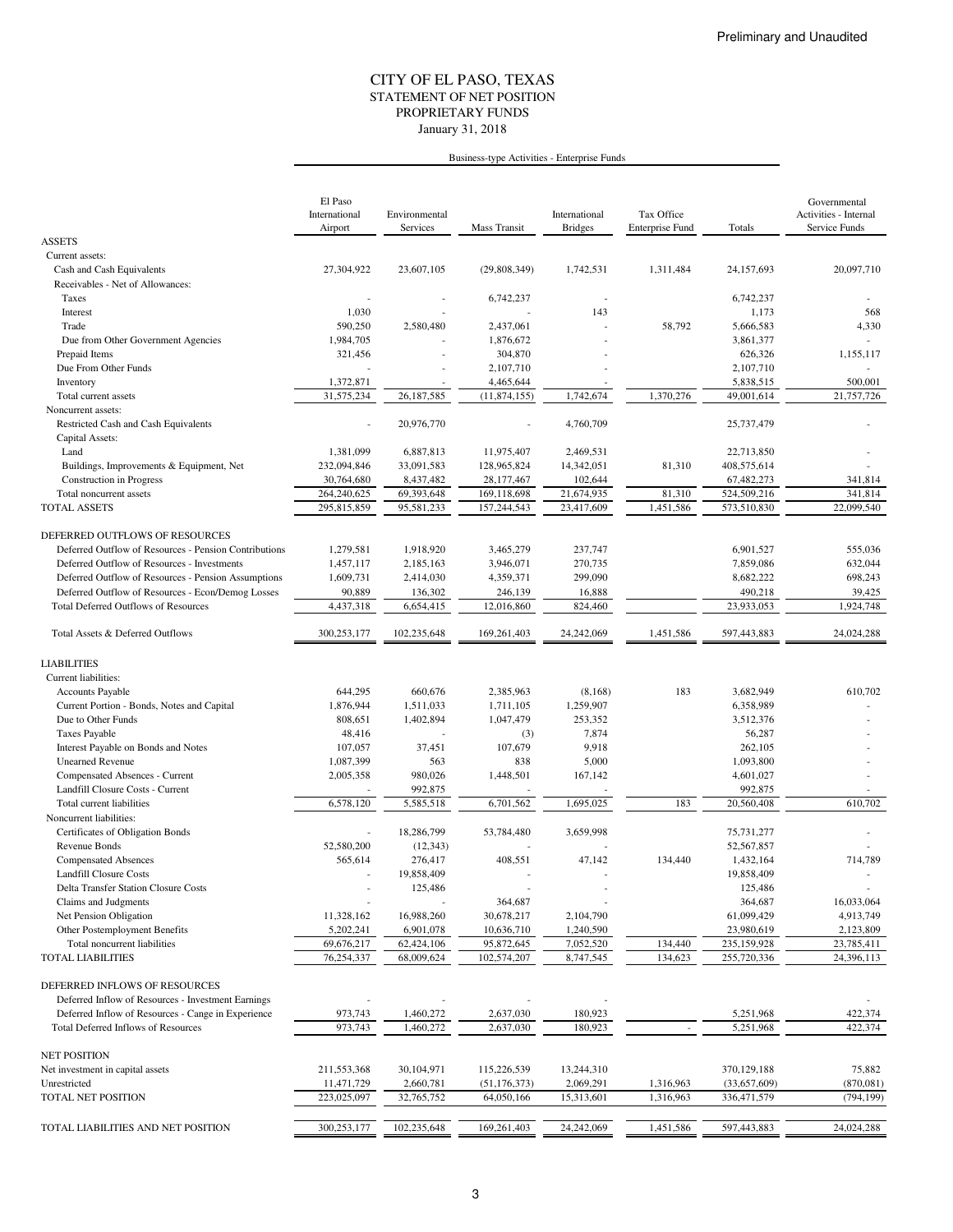#### CITY OF EL PASO, TEXAS STATEMENT OF REVENUES, EXPENSES AND CHANGES IN FUND NET POSITIONPROPRIETARY FUNDSFor the Five Months Ended January 31, 2018

|                                               | Business-type Activities - Enterprise Funds |                                     |                          |                           |                     |                          |                            |                                 |                     |                                  |                          |                                                                  |
|-----------------------------------------------|---------------------------------------------|-------------------------------------|--------------------------|---------------------------|---------------------|--------------------------|----------------------------|---------------------------------|---------------------|----------------------------------|--------------------------|------------------------------------------------------------------|
|                                               | Operating<br>Budget                         | El Paso<br>International<br>Airport | Operating<br>Budget      | Environmental<br>Services | Operating<br>Budget | <b>Mass Transit</b>      | Operating<br><b>Budget</b> | International<br><b>Bridges</b> | Operating<br>Budget | Tax Office<br>Enterprise<br>Fund | Total                    | Governmental<br>Activities -<br><b>Internal Service</b><br>Funds |
| <b>OPERATING REVENUES:</b>                    |                                             |                                     |                          |                           |                     |                          |                            |                                 |                     |                                  |                          |                                                                  |
| <b>Intergovernmental Revenues</b>             |                                             |                                     |                          |                           |                     | $\overline{\phantom{a}}$ |                            |                                 | 3,320,740           | 1,487,068                        | 1,487,068                |                                                                  |
| Penalties and Interest-Delinquent taxes       |                                             |                                     |                          |                           |                     |                          |                            | $\overline{a}$                  | 30,000              | 213,354                          | 213,354                  |                                                                  |
| Charges of Rentals and Fees                   | 37,758,177                                  | 14,307,199                          | 47,163,000               | 16,285,785                | 227,121             | 84,431                   | 91,782                     | 43,678                          |                     |                                  | 30,721,093               |                                                                  |
| Charges of Tolls                              |                                             |                                     |                          |                           |                     |                          | 23,341,918                 | 9,990,257                       |                     |                                  | 9,990,257                |                                                                  |
| Charges of Fares and Fees                     | 378,172                                     | 173,575                             | $\overline{\phantom{a}}$ | 101                       | 10,003,314          | 3,719,542                |                            |                                 |                     |                                  | 3,893,218                |                                                                  |
| Sales to Departments                          |                                             |                                     | 94,726                   | 16,365                    |                     |                          |                            |                                 |                     |                                  | 16,365                   | 7,312,538                                                        |
| Premium Contributions                         |                                             |                                     |                          |                           |                     | $\overline{\phantom{a}}$ |                            |                                 |                     |                                  | $\overline{\phantom{a}}$ | 23,862,402                                                       |
| <b>General Revenues</b>                       | 240,682                                     | 196,887                             | 145,000                  | 68,468                    | 2,843,445           | (26)                     | 831,777                    | 663,956                         |                     |                                  | 929,285                  | 308,981                                                          |
| <b>Total Operating Revenues</b>               | 38,377,031                                  | 14,677,661                          | 47,402,726               | 16,370,719                | 13,073,880          | 3,803,947                | 24,265,477                 | 10,697,891                      | 3,350,740           | 1,700,422                        | 47,250,640               | 31,483,921                                                       |
| <b>OPERATING EXPENSES:</b>                    |                                             |                                     |                          |                           |                     |                          |                            |                                 |                     |                                  |                          |                                                                  |
| <b>Personnel Services</b>                     | 18,448,967                                  | 7,063,708                           | 18,937,513               | 7,344,984                 | 25,262,441          | 13,669,939               | 3,462,062                  | 1,200,814                       | 1,225,864           | 420,044                          | 29,699,489               | 4,167,517                                                        |
| <b>Contractual Services</b>                   | 82,000                                      | 8,700                               | 10,000                   |                           |                     |                          | 4,669,867                  | 955,213                         |                     |                                  | 963,913                  |                                                                  |
| Professional Services                         | 908,975                                     | 87,105                              | 97,000                   | 22,274                    | 172,000             | 61,991                   | 296,753                    | 11,358                          | 469                 | 265                              | 182,993                  | 452,191                                                          |
| <b>Outside Contracts</b>                      | 8,019,163                                   | 2,299,324                           | 2,450,200                | 584,786                   | 11,007,903          | 5,020,282                | 1,766,376                  | 480,021                         | 291,000             | 184,611                          | 8,569,024                | 1,243,128                                                        |
| Fuel and Lubricants                           | 290,070                                     | 91,901                              | 2,540,500                | 1,008,507                 | 2,761,388           | 1,054,960                | 7,350                      | 2,450                           | 500                 | 41                               | 2,157,859                | 2,337,187                                                        |
| Materials and Supplies                        | 1,110,239                                   | 515,734                             | 7,634,425                | 2,976,416                 | 366,350             | 1,676,533                | 176,246                    | 21,763                          | 172,548             | 117,004                          | 5,307,450                | 1,821,445                                                        |
| Communications                                | 242,325                                     | 56,547                              | 365,362                  | 94,114                    | 257,814             | 84,165                   | 10,672                     | 5,224                           | 12,102              | 3,705                            | 243,755                  | 178                                                              |
| Utilities                                     | 1,993,500                                   | 703,379                             | 135,500                  | 38,956                    | 1,398,000           | 476,533                  | 107,700                    | 32,060                          |                     |                                  | 1,250,928                | 9,612                                                            |
| Operating Leases                              | 42,200                                      | 8,146                               | 50,000                   | 9,694                     | 361,950             | 303,495                  | 346,754                    | 143,000                         | 137,300             | 70,025                           | 534,360                  | 4,103                                                            |
| <b>Travel and Entertainment</b>               | 191,775                                     | 125,287                             | 94,340                   | 17,680                    | 40,000              | 13,747                   | 16,000                     | 3,144                           | 14,000              | 1,051                            | 160,909                  |                                                                  |
| <b>Benefits Provided</b>                      | 500                                         |                                     |                          |                           | 120,000             | 19,830                   |                            |                                 |                     |                                  | 19,830                   | 22,223,147                                                       |
| Maintenance and Repairs                       | 828,500                                     | 118,688                             | 502,650                  | 60,394                    | 80,000              | 291,635                  | 283,669                    | 139,425                         |                     | 3,459                            | 613,601                  | 656,307                                                          |
| Landfill and Transfer Station Utilization     |                                             |                                     | 3,180,000                | 1,016,667                 |                     |                          |                            |                                 |                     |                                  | 1,016,667                |                                                                  |
| Other Operating Expenses                      | 3,169,262                                   | 961,649                             | 6,375,429                | 2,402,389                 | 10,038,407          | 2,105,972                | 121,200                    | 52,201                          | 489,889             | 198,037                          | 5,720,248                | 9,938                                                            |
| Depreciation                                  |                                             | 6,635,169                           |                          | 3,767,358                 |                     | 4,318,226                |                            | 419,418                         |                     |                                  | 15,140,171               | 4,066                                                            |
| <b>Total Operating Expenses</b>               | 35,327,476                                  | 18,675,337                          | 42,372,919               | 19,344,219                | 51,866,253          | 29,097,308               | 11,264,649                 | 3,466,091                       | 2,343,672           | 998,242                          | 71,581,197               | 32,928,819                                                       |
| Operating Income (Loss)                       | 3,049,555                                   | (3,997,676)                         | 5,029,807                | (2,973,500)               | (38, 792, 373)      | (25, 293, 361)           | 13,000,828                 | 7,231,800                       | 1,007,068           | 702,180                          | (24, 330, 557)           | (1,444,898)                                                      |
| NONOPERATING REVENUES (EXPENSES):             |                                             |                                     |                          |                           |                     |                          |                            |                                 |                     |                                  |                          |                                                                  |
| <b>Interest Revenue</b>                       | 105,000                                     | 6,624                               |                          |                           |                     |                          |                            |                                 |                     |                                  | 6,624                    |                                                                  |
| <b>Interest Expense</b>                       |                                             |                                     | (854, 354)               |                           | (2,456,437)         |                          | (226, 250)                 |                                 |                     |                                  |                          |                                                                  |
| Gain(Loss) on Sale of Equipment and Land      | $\overline{a}$                              |                                     |                          | 1,488                     |                     |                          |                            |                                 |                     |                                  | 1,488                    |                                                                  |
| Passenger Facility Charge                     |                                             | 1,816,938                           |                          | $\overline{\phantom{a}}$  |                     |                          |                            |                                 |                     |                                  | 1,816,938                |                                                                  |
| <b>Customer Facility Charge</b>               | 3,500,000                                   | 1,387,047                           |                          |                           |                     |                          |                            |                                 |                     |                                  | 1,387,047                |                                                                  |
| Sales Tax                                     |                                             |                                     |                          |                           | 43,416,145          | 17,282,301               |                            |                                 |                     |                                  | 17,282,301               |                                                                  |
| FTA Subsidy                                   |                                             |                                     |                          |                           |                     | 10,338,753               |                            |                                 |                     |                                  | 10,338,753               |                                                                  |
| <b>Total NonOperating Revenues (Expenses)</b> | 3,605,000                                   | 3,210,609                           | (854.354)                | 1,488                     | 40,959,708          | 27,621,054               | (226, 250)                 | $\overline{\phantom{a}}$        |                     | $\sim$                           | 30,833,151               | $\overline{\phantom{a}}$                                         |
| Income (Loss) Before Capital Contributions    |                                             |                                     |                          |                           |                     |                          |                            |                                 |                     |                                  |                          |                                                                  |
| and Transfers                                 | 6,654,555                                   | (787,067)                           | 4,175,453                | (2,972,012)               | 2,167,335           | 2,327,693                | 12,774,578                 | 7,231,800                       | 1,007,068           | 702,180                          | 6,502,594                | (1,444,898)                                                      |
| <b>Capital Contributions</b>                  |                                             | 2,201,210                           |                          | 251,399                   |                     | (1,767,262)              |                            |                                 |                     |                                  | 685,347                  |                                                                  |
| <b>Transfers Out</b>                          | (5,020,629)                                 |                                     | (5,573,366)              | 951,784                   | 2,500               |                          | (11,803,369)               | (5,771,665)                     |                     |                                  | (4,819,880)              | 210,000                                                          |
| Change in net assets                          | 1.633.926                                   | 1,414,144                           | (1,397,913)              | (1,768,829)               | 2,169,835           | 560,431                  | 971,209                    | 1,460,135                       | 1,007,068           | 702,180                          | 2,368,061                | (1,234,898)                                                      |
| <b>Total Net Position-beginning</b>           |                                             | 221,610,953                         |                          | 34,534,581                |                     | 63,489,735               |                            | 13,853,466                      |                     | 614,783                          | 334, 103, 518            | 440,699                                                          |
| <b>Total Net Position-ending</b>              | 1,633,926                                   | 223,025,097                         | (1,397,913)              | 32,765,752                | 2,169,835           | 64,050,166               | 971,209                    | 15,313,601                      | 1,007,068           | 1,316,963                        | 336,471,579              | (794, 199)                                                       |
|                                               |                                             |                                     |                          |                           |                     |                          |                            |                                 |                     |                                  |                          |                                                                  |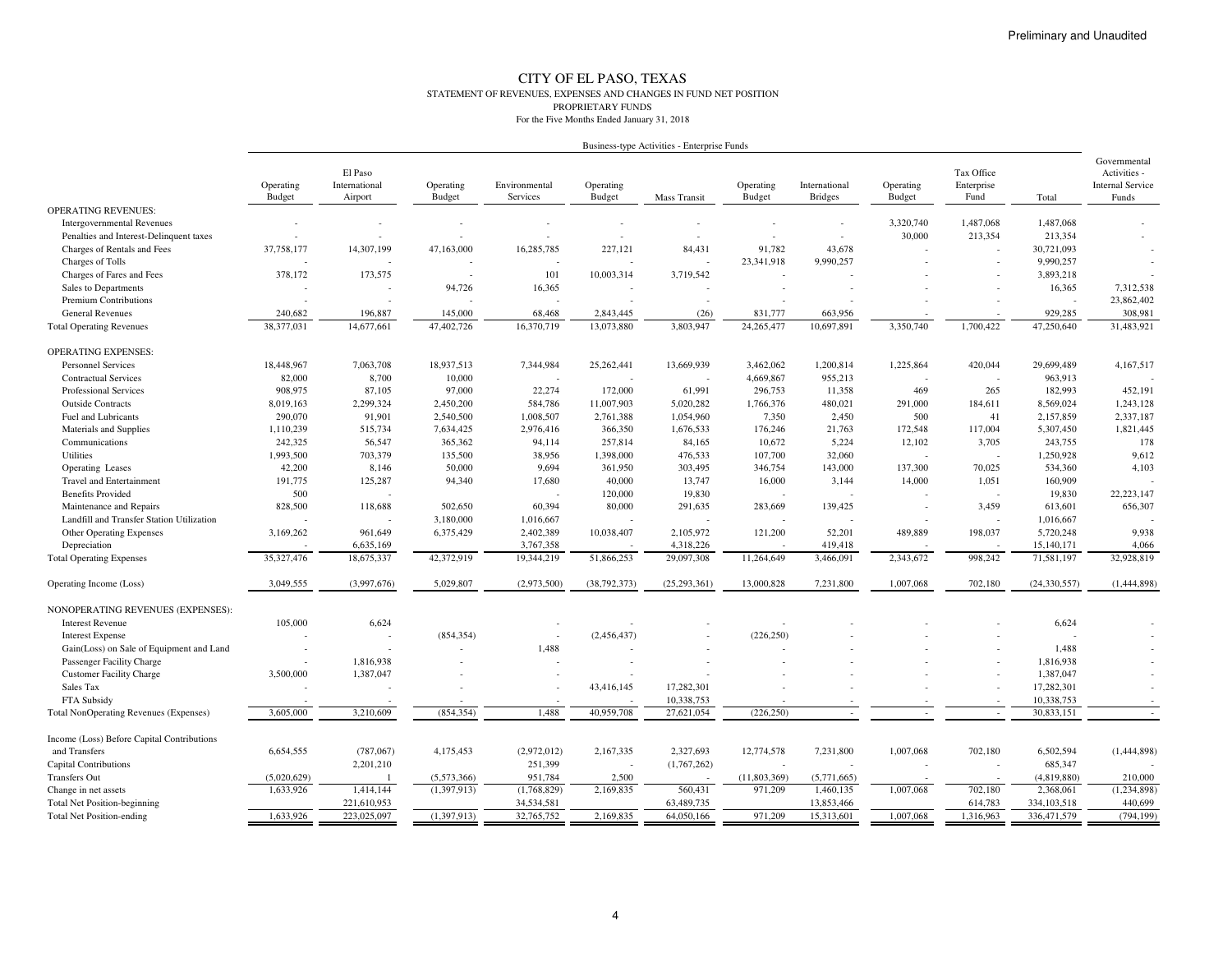### CITY OF EL PASO, TEXAS STATEMENT OF CASH FLOWS PROPRIETARY FUNDS

|                                                                           | Business-type Activities - Enterprise Funds |                           |                     |                                 |                                      |                |                                                                  |
|---------------------------------------------------------------------------|---------------------------------------------|---------------------------|---------------------|---------------------------------|--------------------------------------|----------------|------------------------------------------------------------------|
|                                                                           | El Paso International<br>Airport            | Environmental<br>Services | <b>Mass Transit</b> | International<br><b>Bridges</b> | Tax Office<br><b>Enterprise Fund</b> | Totals         | Governmental<br>Activities -<br><b>Internal Service</b><br>Funds |
|                                                                           |                                             |                           |                     |                                 |                                      |                |                                                                  |
| <b>CASH FLOWS FROM OPERATING ACTIVITIES</b>                               |                                             |                           |                     |                                 |                                      |                |                                                                  |
| <b>Receipts from Customers</b>                                            | 21.158.721                                  | 23,680,624                | (23, 136, 154)      | 10,705,765                      | 1.642.225                            | 34,051,181     | 31,680,478                                                       |
| Payments to Suppliers                                                     | (8,769,085)                                 | (10,680,785)              | (13,010,967)        | (2,303,067)                     | (681,708)                            | (35, 445, 612) | (29, 807, 303)                                                   |
| Payments to Employees                                                     | (7, 553, 545)                               | (7,858,242)               | (14, 623, 546)      | (1,290,880)                     | (572, 866)                           | (31,899,079)   | (4,466,884)                                                      |
| Net cash provided (used) by operating activities                          | 4,836,091                                   | 5,141,597                 | (50,770,667)        | 7,111,818                       | 387,651                              | (33, 293, 510) | (2,383,709)                                                      |
| <b>CASH FLOWS FROM NONCAPITAL</b>                                         |                                             |                           |                     |                                 |                                      |                |                                                                  |
| <b>FINANCING ACTIVITIES</b>                                               |                                             |                           |                     |                                 |                                      |                |                                                                  |
| Transfers to Other Funds                                                  | 3                                           | 951,784                   |                     | (5,771,665)                     |                                      | (4,819,878)    |                                                                  |
| <b>Transfers from Other Funds</b>                                         |                                             |                           |                     |                                 |                                      |                |                                                                  |
| Sales Tax                                                                 |                                             |                           | 17,282,301          |                                 |                                      | 17,282,301     |                                                                  |
| FTA Subsidy                                                               |                                             |                           | 10,338,753          |                                 |                                      | 10,338,753     |                                                                  |
| Net cash provided (used) by noncapital financing                          |                                             |                           |                     |                                 |                                      |                |                                                                  |
| activities                                                                | 3                                           | 951,784                   | 27,621,054          | (5,771,665)                     |                                      | 22,801,176     |                                                                  |
| <b>CASH FLOWS FROM CAPITAL AND</b><br><b>RELATED FINANCING ACTIVITIES</b> |                                             |                           |                     |                                 |                                      |                |                                                                  |
| Proceeds from Disposals                                                   |                                             |                           |                     |                                 |                                      |                |                                                                  |
| Passenger Facility Charge                                                 | 1,816,938                                   |                           |                     |                                 |                                      | 1,816,938      |                                                                  |
| <b>Customer Facility Charges</b>                                          | 1,387,047                                   |                           |                     |                                 |                                      | 1,387,047      |                                                                  |
| Capital Contributions from Federal Government                             | 2,201,210                                   | $\overline{\phantom{a}}$  | (1,767,262)         |                                 |                                      | 433,948        |                                                                  |
| Purchases of Capital Assets                                               | (9,502,218)                                 | (1,653,017)               | (4,899,780)         | (2,793)                         |                                      | (16,057,808)   | $\mathbf{1}$                                                     |
| Payment of Landfill Closure and Transfer Station costs                    |                                             |                           |                     |                                 | 134,440                              | 134,440        |                                                                  |
| Proceeds from Capital Debt                                                |                                             |                           |                     |                                 |                                      |                |                                                                  |
| Principal Paid on Capital Debt                                            |                                             | (1)                       |                     |                                 | 183                                  | 182            |                                                                  |
| Interest Paid on Capital Debt                                             | (2)                                         |                           |                     |                                 |                                      | (2)            |                                                                  |
| <b>Unamortized Bond Issue Expense</b>                                     |                                             |                           |                     |                                 |                                      |                |                                                                  |
| Proceeds from Sale of Capital Assets                                      |                                             |                           | 8,306               |                                 |                                      | 8,306          |                                                                  |
| Net cash provided (used) by capital and related                           |                                             |                           |                     |                                 |                                      |                |                                                                  |
| financing activities                                                      | (4,097,025)                                 | (1,653,018)               | (6,658,736)         | (2,793)                         | 134,623                              | (12, 276, 949) | 1                                                                |
| <b>CASH FLOWS FROM INVESTING ACTIVITIES</b>                               |                                             |                           |                     |                                 |                                      |                |                                                                  |
| Proceeds from sales and maturities of investments                         |                                             |                           |                     |                                 |                                      |                |                                                                  |
| Purchases of Investments                                                  | 25,936,018                                  | 36,918,743                |                     | 4,407,980                       | 678,763                              | 67,941,504     | 16,824,610                                                       |
| Interest                                                                  | 6,624                                       |                           |                     |                                 |                                      | 6,624          |                                                                  |
| Net cash provided (used) by investing activities                          | 25.942.642                                  | 36,918,743                |                     | 4,407,980                       | 678,763                              | 67,948,128     | 16,824,610                                                       |
| Net increase (decrease) in cash and cash equivalents                      | 26,681,711                                  | 41,359,106                | (29,808,349)        | 5,745,340                       | 1,201,037                            | 45,178,845     | 14,440,902                                                       |
| Cash and Cash Equivalents - beginning of the year                         | 623,211                                     | 3,224,769                 |                     | 757,900                         | 110,447                              | 4,716,327      | 4,377,842                                                        |
| Cash and Cash Equivalents - end of the year                               | 27,304,922                                  | 44,583,875                | (29, 808, 349)      | 6,503,240                       | 1,311,484                            | 49,895,172     | 18,818,744                                                       |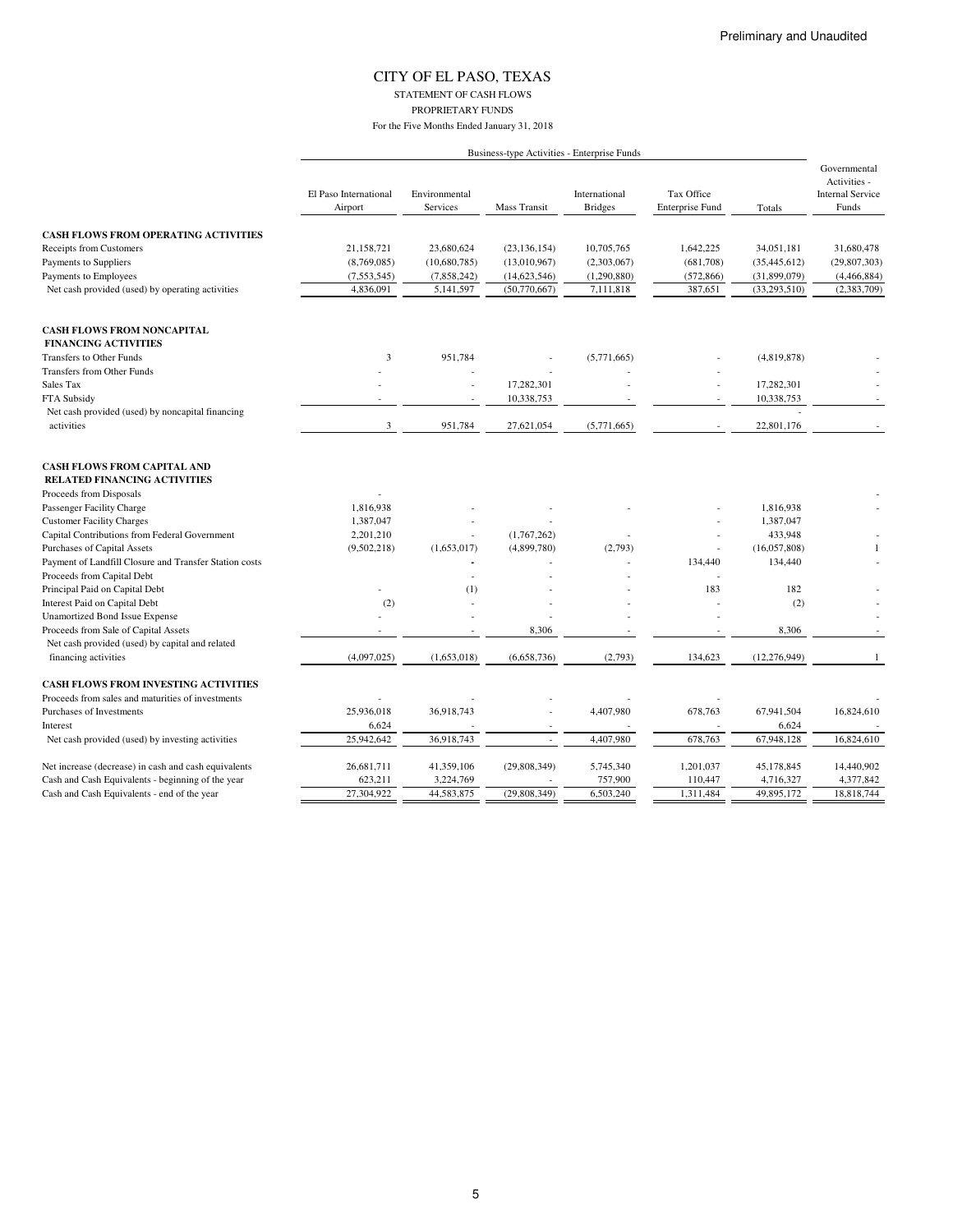### CITY OF EL PASO, TEXAS STATEMENT OF CASH FLOWS PROPRIETARY FUNDS

|                                                       |                                  | Business-type Activities - Enterprise Funds |                |                                 |                               |                |                                                                  |  |
|-------------------------------------------------------|----------------------------------|---------------------------------------------|----------------|---------------------------------|-------------------------------|----------------|------------------------------------------------------------------|--|
|                                                       | El Paso International<br>Airport | Environmental<br>Services                   | Mass Transit   | International<br><b>Bridges</b> | Tax Office<br>Enterprise Fund | Totals         | Governmental<br>Activities -<br><b>Internal Service</b><br>Funds |  |
| RECONCILIATION OF OPERATING INCOME (LOSS) TO NET CASH |                                  |                                             |                |                                 |                               |                |                                                                  |  |
| PROVIDED (USED) BY OPERATING ACTIVITIES:              |                                  |                                             |                |                                 |                               |                |                                                                  |  |
| Operating Income (Loss)                               | (3,997,676)                      | (2,973,500)                                 | (25, 293, 361) | 7,231,800                       | 702,180                       | (24, 330, 557) | (1,444,898)                                                      |  |
| Adjustments to Reconcile Operating Income to Net Cash |                                  |                                             |                |                                 |                               |                |                                                                  |  |
| Provided (Used) by Operating Activities:              |                                  |                                             |                |                                 |                               |                |                                                                  |  |
| Landfill and Transfer Station Utilization             |                                  |                                             |                |                                 |                               |                |                                                                  |  |
| Depreciation Expense                                  | 6,635,169                        | 3,767,358                                   | 4,318,226      | 419,418                         |                               | 15,140,171     | 4,066                                                            |  |
| <b>Compensated Absences</b>                           |                                  |                                             |                |                                 | (134, 440)                    | (134, 439)     |                                                                  |  |
| Other Post Employment Benefits                        |                                  | (1)                                         |                |                                 |                               |                |                                                                  |  |
| Net Pension Obligation                                | (1)                              |                                             |                |                                 |                               | (1)            |                                                                  |  |
| Change in Assets and Liabilities:                     |                                  |                                             |                |                                 |                               |                |                                                                  |  |
| Receivables, Net                                      | 7,394,432                        | 556,656                                     | 15,582,381     |                                 | (58, 197)                     | 23,475,272     | 196,557                                                          |  |
| Inventories                                           |                                  |                                             | (246, 230)     |                                 |                               | (246, 230)     | (196,780)                                                        |  |
| <b>Other Assets</b>                                   | 36,722                           |                                             |                |                                 |                               | 36,722         | (500,001)                                                        |  |
| Accounts and other payables                           | (3,833,434)                      | 4,304,341                                   | (44, 178, 150) | (449, 334)                      | (103, 510)                    | (44,260,087)   | (143, 286)                                                       |  |
| <b>Accrued Expenses</b>                               | (1,399,121)                      | (513, 258)                                  | (953, 533)     | (90,067)                        | (18, 382)                     | (2,974,361)    | (299, 367)                                                       |  |
| Net cash provided (used) by operating activities      | 4,836,091                        | 5,141,597                                   | (50,770,667)   | 7,111,818                       | 387.651                       | (33,293,510)   | (2,383,709)                                                      |  |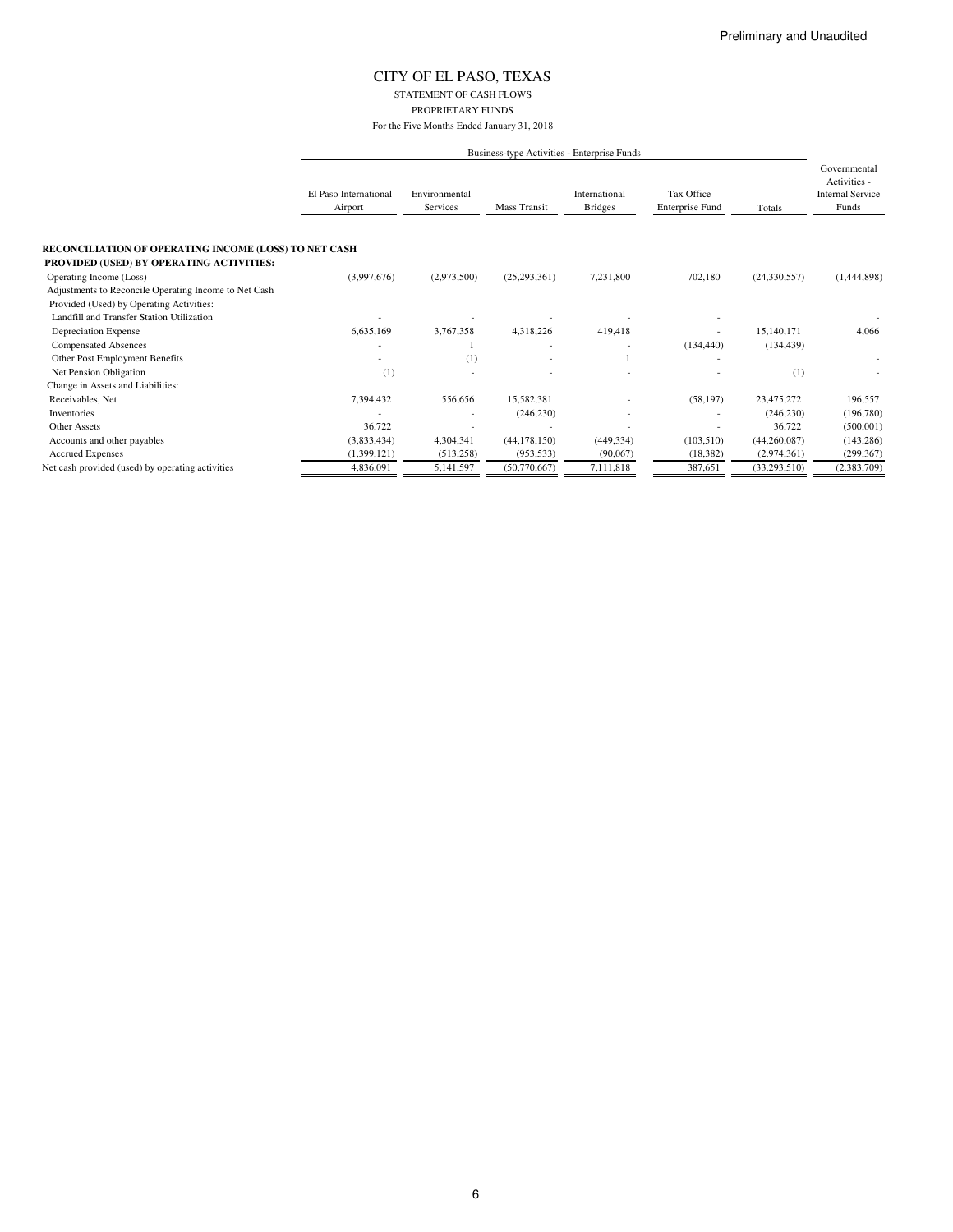### CITY OF EL PASO, TEXAS STATEMENT OF FIDUCIARY NET POSITION FIDUCIARY FUNDS January 31, 2018

|                                                                              |                            | Private-       |                     |
|------------------------------------------------------------------------------|----------------------------|----------------|---------------------|
|                                                                              |                            | Purpose        |                     |
|                                                                              | <b>Pension Trust Funds</b> | Trusts         | <b>Agency Funds</b> |
| <b>ASSETS</b>                                                                |                            |                |                     |
| Cash and Cash Equivalents                                                    | 20,884,120                 | 4,966,618      | 375,419,432         |
| Investments:                                                                 |                            |                |                     |
| Commingled Funds                                                             | 53,833,171                 |                |                     |
| High-yield Bond Obligations                                                  | 47,826,591                 |                |                     |
| <b>Mutual Funds</b>                                                          | 21,254,906                 |                |                     |
| Corporate Stocks                                                             | 102,495,709                |                |                     |
| <b>Bank Collective Investment Funds</b>                                      | 186,488,037                |                |                     |
| Foreign Exchange Contract                                                    |                            |                |                     |
| Private Equities                                                             | 115,512,002                |                |                     |
| Investment in Real Estate Funds                                              | 142,368,654                |                |                     |
| <b>Fixed Income Securities</b>                                               | 459,583,003                |                |                     |
| <b>Domestic Equities</b>                                                     | 429,373,652                |                |                     |
| <b>International Equities</b>                                                | 365,590,763                |                |                     |
| Invested securities lending collateral                                       | 100,302,725                |                |                     |
| Receivables - Net of Allowances                                              |                            |                |                     |
| Trade                                                                        |                            |                | 5,591               |
| <b>Commission Credits Receivable</b>                                         | 135,603                    |                |                     |
| Due from Brokers For Securities Sold                                         | 279,023                    |                |                     |
| <b>Employer Contributions</b>                                                | 1,006,779                  |                |                     |
| <b>Employee Contributions</b>                                                | 698,104                    |                |                     |
| Interest                                                                     | 843,024                    |                |                     |
| Other                                                                        | 171                        |                |                     |
| Taxes                                                                        | $\overline{a}$             |                | 67,023,324          |
| Prepaid Items                                                                | 22,895                     |                |                     |
| Due from Other Funds                                                         | L                          |                | 288,920             |
| Capital Assets:                                                              |                            |                |                     |
| Buildings, Improvements & Equipment, Net                                     | 2,703,656                  |                |                     |
| <b>Total Assets</b>                                                          | 2,051,202,588              | 4,966,618      | 442,737,267         |
|                                                                              |                            |                |                     |
| <b>LIABILITIES</b>                                                           |                            |                |                     |
| <b>Accounts Payable</b>                                                      | 102,955,876                | (1)            | 333,625             |
| <b>Accrued Payroll</b>                                                       | 2,344,354                  |                |                     |
| Prepaid Property Taxes                                                       |                            |                | 6,629,328           |
| Deferred Revenue - Commission Credits                                        | 135,603                    |                |                     |
| Due to Other Government Agencies                                             |                            |                | 365,764,954         |
| Property Taxes Subject to Refund-Other Taxing Entities                       |                            |                | 3,318,727           |
|                                                                              |                            |                |                     |
| Uncollected Property Taxes-Other Taxing Entities<br><b>Total liabilities</b> | 105,435,833                | $\overline{a}$ | 66,690,633          |
|                                                                              |                            | (1)            | 442,737,267         |
| <b>NET POSITION:</b>                                                         |                            |                |                     |

Held in Trust for Pension Benefits and Other Purposes 1,945,766,755 4,966,619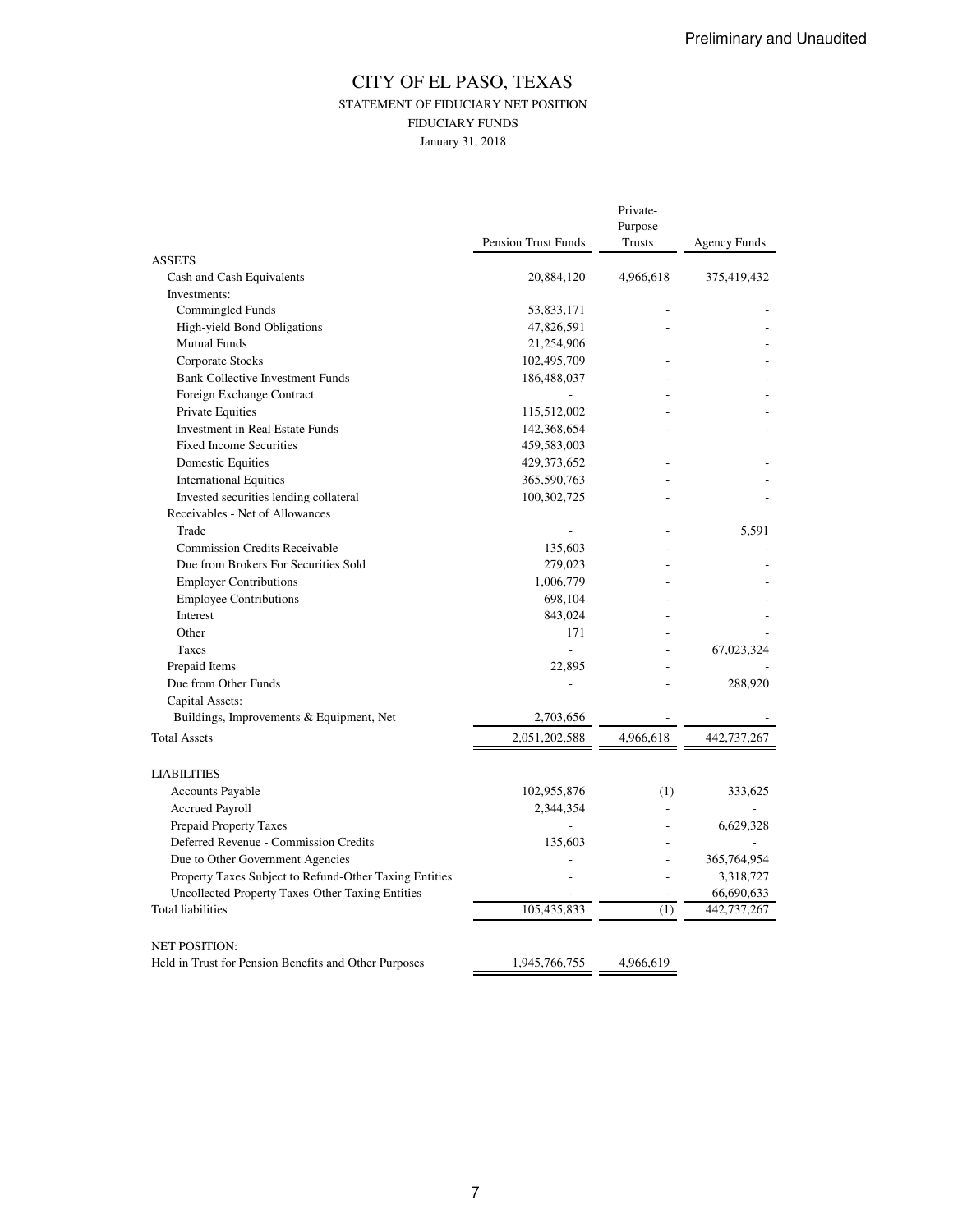## CITY OF EL PASO, TEXAS STATEMENT OF CHANGES IN FIDUCIARY NET POSITION FIDUCIARY FUNDS For the Five Months Ended January 31, 2018

|                                               | <b>Pension Trust</b> | Private-              |
|-----------------------------------------------|----------------------|-----------------------|
|                                               | Funds                | <b>Purpose Trusts</b> |
| <b>ADDITIONS:</b>                             |                      |                       |
| Contributions:                                |                      |                       |
| Employer                                      | 48,562,872           |                       |
| Employee                                      | 35,133,362           |                       |
| Total contributions                           | 83,696,234           |                       |
| Rental vehicle sales tax                      |                      | 1,186,950             |
| Miscellaneous                                 |                      | 49,699                |
| Investment income:                            |                      |                       |
| Net depreciation if fair value of investments | (35,772,291)         |                       |
| Interest                                      | 14,622,724           |                       |
| Dividends                                     | 14,279,925           |                       |
| Securities lending income                     | 461,478              |                       |
| Investment advisor fees                       | (8,275,594)          |                       |
| Net investment income                         | (14, 745, 168)       |                       |
| Total additions                               | 68,976,090           | 1,236,649             |
| <b>DEDUCTIONS:</b>                            |                      |                       |
| Benefits paid to participants                 | 117,855,995          |                       |
| Refunds                                       | 5,893,687            |                       |
| Administrative expenses                       | 3,041,280            |                       |
| Depreciation and amortization expense         | 172,814              |                       |
| Expended for other purposes                   |                      | 62,126                |
| <b>Total deductions</b>                       | 126,963,776          | 62,126                |
| Change in net assets                          | (57, 987, 686)       | 1,174,523             |
| Net position - beginning of the year          | 2,003,754,441        | 3,792,096             |
| Net position - end of the year                | 1,945,766,755        | 4,966,619             |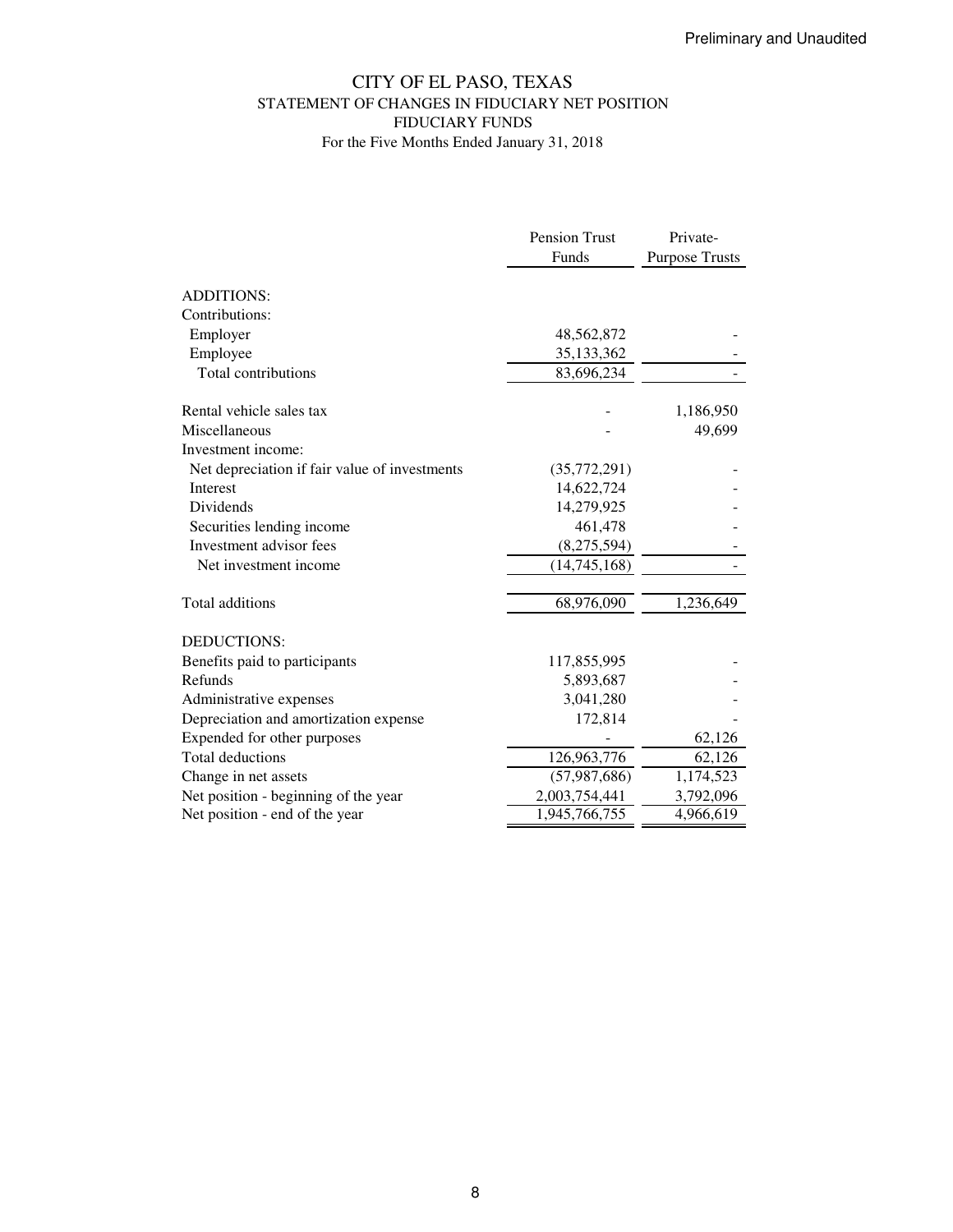#### REQUIRED SUPPLEMENTARY INFORMATION

SCHEDULE OF REVENUES, EXPENDITURES AND CHANGES IN FUND BALANCE - BUDGET AND ACTUAL

GENERAL FUND

For the Five Months Ended January 31, 2018

|                                                            | <b>Budgeted Amounts</b> |              |                       |                                           |             |
|------------------------------------------------------------|-------------------------|--------------|-----------------------|-------------------------------------------|-------------|
|                                                            |                         |              |                       | Variance with<br>Final Budget<br>Positive |             |
|                                                            | Original                | Final        | <b>Actual Amounts</b> | (Negative)                                | % of Budget |
| Resources (inflows):                                       |                         |              |                       |                                           |             |
| Property taxes                                             | 174,534,222             | 174,534,222  | 126,261,805           | (48, 272, 417)                            | 72.34%      |
| Penalties and Interest-Delinquent taxes                    |                         |              | 306,690               | 306,690                                   |             |
| Sales taxes                                                | 89,473,202              | 89,473,202   | 36,299,660            | (53, 173, 542)                            | 40.57%      |
| Franchise fees                                             | 55,660,606              | 55,660,606   | 16,808,507            | (38, 852, 099)                            | 30.20%      |
| Licenses and permits                                       | 12,557,130              | 12,557,130   | 5,516,703             | (7,040,427)                               | 43.93%      |
| Fines and forfeitures                                      | 9,157,749               | 9,157,749    | 2,773,980             | (6,383,769)                               | 30.29%      |
| Charges for services                                       | 36,426,548              | 36,426,548   | 13,934,554            | (22, 491, 994)                            | 38.25%      |
| Intergovernmental revenues                                 | 446,988                 | 446,988      | (1,500)               | (448, 488)                                | $-0.34%$    |
| <b>County Participation</b>                                | 537,341                 | 537,341      |                       | (537, 341)                                |             |
| Rents and other                                            | 2,294,025               | 2,294,025    | 694,142               | (1,599,883)                               | 30.26%      |
| Interest                                                   | 200,000                 | 200,000      |                       | (200,000)                                 |             |
| Transfers In                                               | 14,966,933              | 14,966,933   | 6,777,269             | (8,189,664)                               | 45.28%      |
| Amounts available for appropriation from                   |                         |              |                       |                                           |             |
| current year resources                                     | 396,254,744             | 396,254,744  | 209,397,472           | (186, 857, 272)                           | 52.84%      |
| Charges to appropriations (outflows):                      |                         |              |                       |                                           |             |
| General Government:                                        |                         |              |                       |                                           |             |
| Mayor and Council                                          | 1,313,020               | 1,313,035    | 456,781               | 856,254                                   | 34.79%      |
| City Manager                                               | 1,326,513               | 1,326,513    | 525,587               | 800,926                                   | 39.62%      |
| Office of Management and Budget                            | 1,001,431               | 1,001,430    | 329,359               | 672,071                                   | 32.89%      |
| <b>Internal Audit</b>                                      | 703,781                 | 703,782      | 267,713               | 436,069                                   | 38.04%      |
| Public Information                                         | 298,393                 | 298,395      | 131,524               | 166,871                                   | 44.08%      |
| Municipal Clerk                                            | 1,976,505               | 1,985,457    | 699,321               | 1,286,136                                 | 35.22%      |
| <b>Financial Services</b>                                  | 4,327,938               | 4,327,939    | 1,590,130             | 2,737,809                                 | 36.74%      |
| <b>Information Technology</b>                              | 7,759,189               | 7,372,965    | 4,132,784             | 3,240,181                                 | 56.05%      |
| City Records                                               |                         |              |                       |                                           |             |
| City Attorney                                              | 4,022,805               | 4,022,806    | 1,418,053             | 2,604,753                                 | 35.25%      |
| Human Resources                                            | 1,153,991               | 1,557,922    | 600,717               | 957,205                                   | 38.56%      |
| Public Safety and Community Services:                      |                         |              |                       |                                           |             |
| Police Department                                          | 128,855,938             | 128,851,803  | 49,704,452            | 79,147,351                                | 38.57%      |
| Fire Department                                            | 104,579,216             | 104,551,550  | 41,992,148            | 62,559,402                                | 40.16%      |
| Municipal Court                                            | 3,170,310               | 3,164,956    | 1,193,752             | 1,971,204                                 | 37.72%      |
| Public Health                                              | 6,375,569               | 6,375,071    | 2,121,818             | 4,253,253                                 | 33.28%      |
| Library                                                    | 9,432,466               | 9,432,471    | 3,144,839             | 6,287,632                                 | 33.34%      |
| Parks Department                                           | 25,158,750              | 25, 143, 333 | 8,355,181             | 16,788,152                                | 33.23%      |
| <b>Transportation and Public Works:</b>                    |                         |              |                       |                                           |             |
| <b>Facilities Maintenance</b>                              | 23,015,051              | 23,015,050   | 8,372,362             | 14,642,688                                | 36.38%      |
| Engineering                                                | 5,902,560               | 5,897,555    | 2,094,404             | 3,803,151                                 | 35.51%      |
| <b>Street Department</b>                                   | 14,287,572              | 14,287,574   | 6,052,595             | 8,234,979                                 | 42.36%      |
| Development and Tourism:                                   |                         |              |                       |                                           |             |
| City Development:                                          |                         |              |                       |                                           |             |
| <b>Business Center</b>                                     | 5,776,915               | 5,776,914    | 2,086,665             | 3,690,249                                 | 36.12%      |
| <b>Building Permits Inspection-Commercial</b>              | 1,069,572               | 1,069,572    | 422,695               | 646,877                                   | 39.52%      |
| Economic Development Administration                        |                         |              |                       |                                           |             |
| Economic Development                                       | 1,883,026               | 1,883,027    | 732,527               | 1,150,500                                 | 38.90%      |
| Community and human development<br>Culture and recreation: | 493,232                 | 489,733      | 161,889               | 327,844                                   | 33.06%      |
| Art Museum                                                 | 1,110,752               | 1,110,752    | 385,212               | 725,540                                   | 34.68%      |
| <b>History Museum</b>                                      | 659,295                 | 659,295      | 215,856               | 443,439                                   | 32.74%      |
| Archeology Museum                                          | 259,132                 | 259,132      | 107,109               | 152,023                                   | 41.33%      |
| <b>Cultural Affairs</b>                                    | 425,977                 | 425,979      | 143,090               | 282,889                                   | 33.59%      |
| Zoo                                                        | 4,843,735               | 4,843,738    | 1,805,603             | 3,038,135                                 | 37.28%      |
| Nondepartmental:                                           |                         |              |                       |                                           |             |
| Non Departmental                                           | 34,551,089              | 34,496,977   | 12,687,453            | 21,809,524                                | 36.78%      |
| Total charges to appropriations                            | 395,733,723             | 395,644,726  | 151,931,619           | 243,713,107                               | 38.40%      |
| Increase (Decrease) in fund balance:                       | 521,020                 | 610,018      | 57,465,853            | 56,855,835                                |             |
| Fund balance, Beginning                                    | 44,820,435              | 44,820,435   | 44,820,435            |                                           |             |
| Fund balance, Ending                                       | 45, 341, 455            | 45,430,453   | 102,286,288           | 56,855,835                                |             |

This budget and this schedule are prepared on a basis consistent with accounting principles generally accepted in the United States.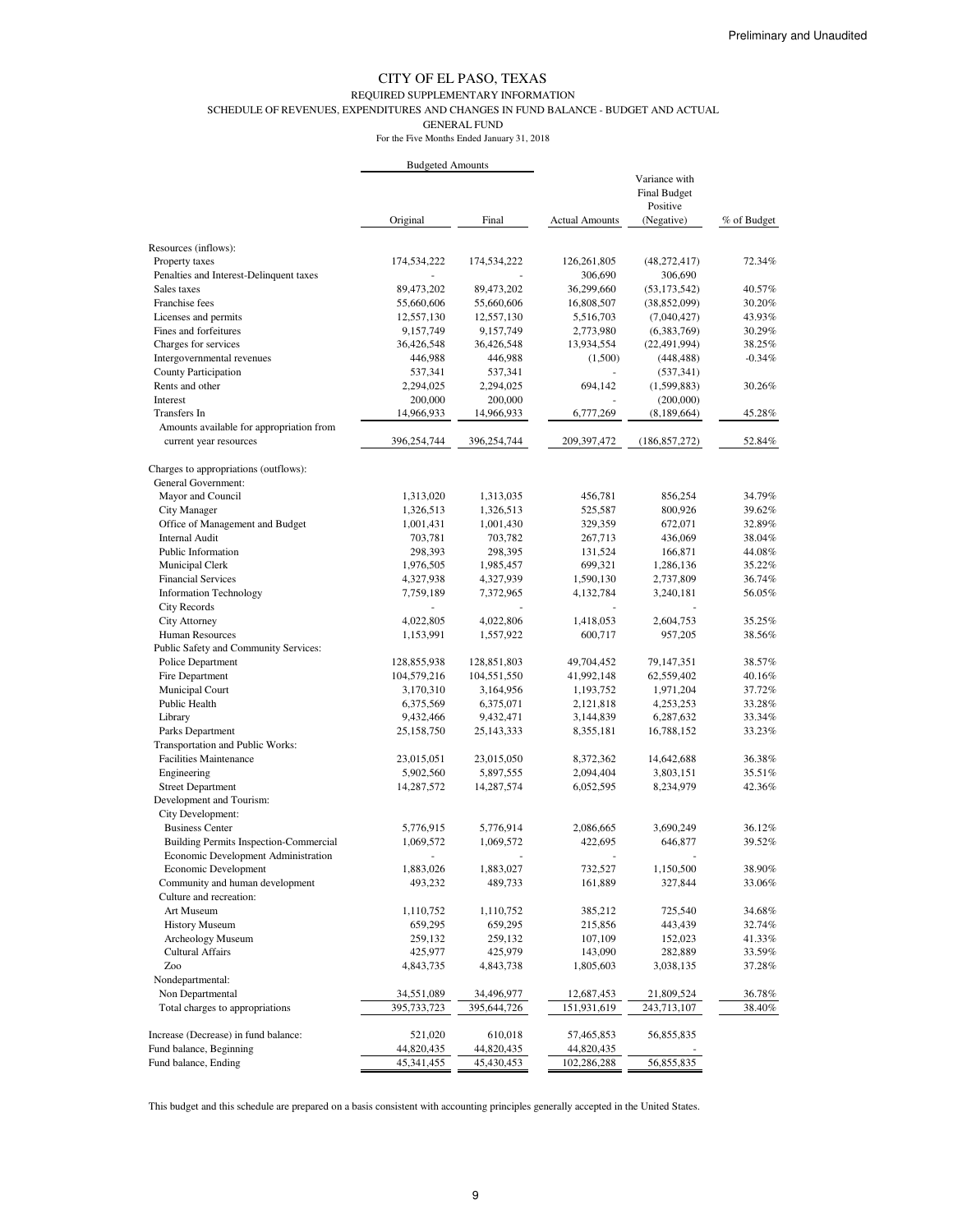### CITY OF EL PASO, TEXAS COMBINING BALANCE SHEET NONMAJOR GOVERNMENTAL FUNDS January 31, 2018

|                                                                                                                                                                  | Special Revenue Funds     |                                       |                        |                                                |                                               |                                                            |
|------------------------------------------------------------------------------------------------------------------------------------------------------------------|---------------------------|---------------------------------------|------------------------|------------------------------------------------|-----------------------------------------------|------------------------------------------------------------|
|                                                                                                                                                                  | Federal<br>Grants         | <b>State Grants</b>                   | Other<br>Grants        | Public Health                                  | Nongrants                                     | Total                                                      |
| <b>ASSETS</b>                                                                                                                                                    |                           |                                       |                        |                                                |                                               |                                                            |
| Cash and Cash Equivalents                                                                                                                                        | (2,521,975)               | (698, 144)                            | (81,271)               | 11,310,060                                     | 35,440,476                                    | 43,449,146                                                 |
| Receivables - Net of Allowances                                                                                                                                  |                           |                                       |                        |                                                |                                               |                                                            |
| Interest                                                                                                                                                         | 3                         |                                       |                        | 1,079                                          | 116                                           | 1,198                                                      |
| Trade                                                                                                                                                            |                           | 7,562                                 |                        | 7,912                                          | 290,067                                       | 305,541                                                    |
| Due From Other Government Agencies                                                                                                                               | 444,867                   | 536,079                               | 9,168,505              | 1,726,144                                      | $\overline{\phantom{a}}$                      | 11,875,595                                                 |
| Other                                                                                                                                                            |                           |                                       |                        | 2,005                                          | 9,166,500                                     | 9,168,505                                                  |
| Inventory                                                                                                                                                        |                           |                                       |                        |                                                | 77,063                                        | 77,063                                                     |
| <b>Total Assets</b>                                                                                                                                              | (2,077,105)               | (154, 503)                            | 9,087,234              | 13,047,200                                     | 45,008,771                                    | 64,911,597                                                 |
| <b>LIABILITIES</b><br><b>Accounts Payable</b><br><b>Taxes Payable</b><br><b>Unearned Revenue</b><br>Due To Other Government Agencies<br><b>Total Liabilities</b> | 20,852<br>9,750<br>30,602 | 2,278<br>226,015<br>53,564<br>281,857 | 9,196,046<br>9,196,046 | 112,357<br>12,827,775<br>107,068<br>13,047,200 | 8,093,939<br>4,423<br>2,722,023<br>13,820,385 | 17,425,472<br>4,423<br>15,785,563<br>160,632<br>36,376,090 |
|                                                                                                                                                                  |                           |                                       |                        |                                                |                                               |                                                            |
| <b>FUND BALANCES:</b>                                                                                                                                            |                           |                                       |                        |                                                |                                               |                                                            |
| Nonspendable                                                                                                                                                     |                           |                                       |                        |                                                | 77,063                                        | 77,063                                                     |
| Restricted                                                                                                                                                       |                           |                                       | (108, 811)             |                                                | 18,903,051                                    | 18,794,240                                                 |
| Committed                                                                                                                                                        |                           |                                       |                        |                                                | 13,489,564                                    | 13,489,564                                                 |
| Unassigned                                                                                                                                                       |                           |                                       |                        |                                                | (1, 281, 293)                                 | (1,281,293)                                                |
| Undesignated                                                                                                                                                     | (2,107,707)               | (436, 360)                            | (1)                    |                                                | 1                                             | (2,544,067)                                                |
| TOTAL FUND BALANCES<br>TOTAL LIABILITIES, AND FUND                                                                                                               | (2,107,707)               | (436, 360)                            | (108, 812)             |                                                | 31,188,386                                    | 28,535,507                                                 |
| <b>BALANCES</b>                                                                                                                                                  | (2,077,105)               | (154, 503)                            | 9,087,234              | 13,047,200                                     | 45,008,771                                    | 64,911,597                                                 |

- 100 minutes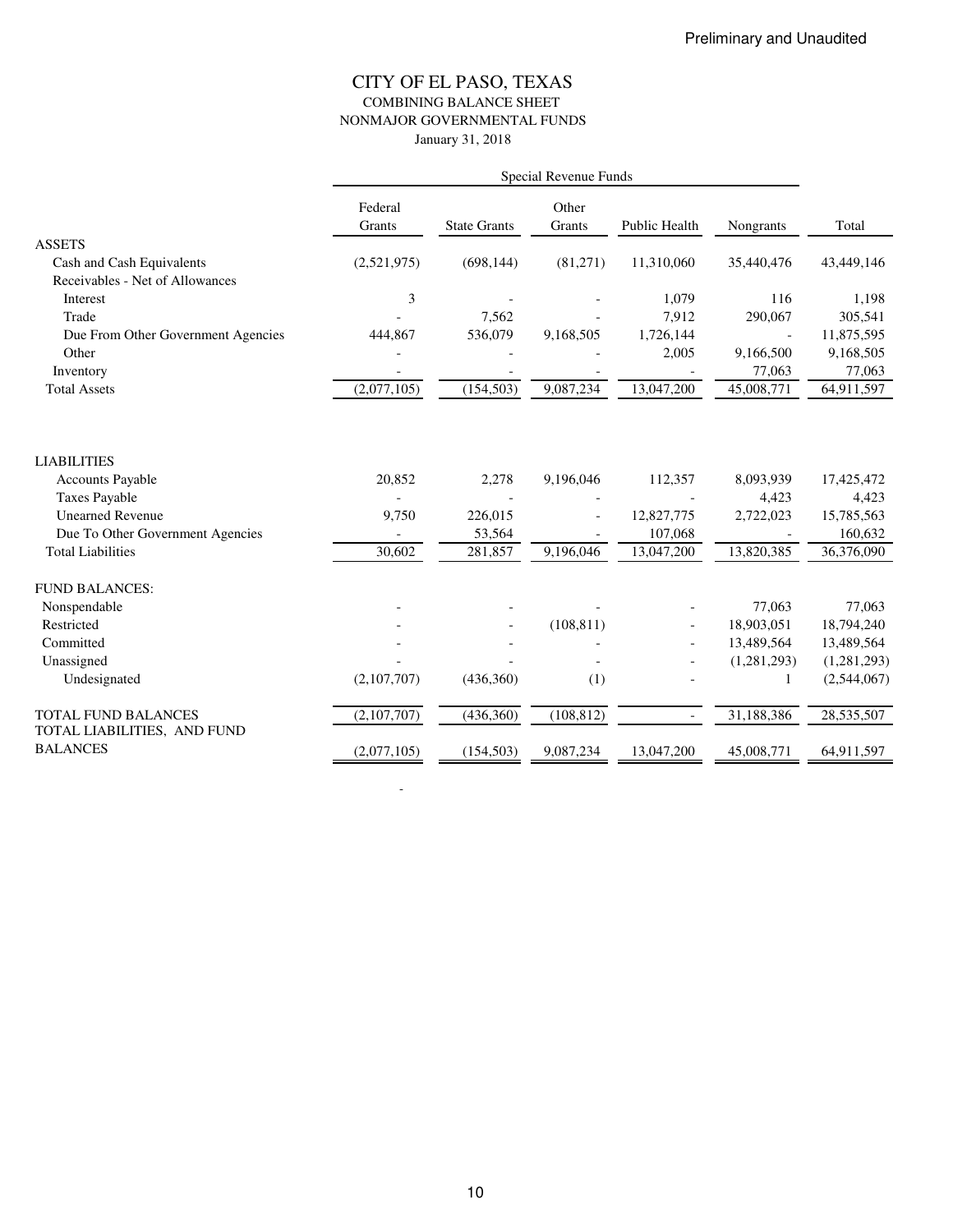# CITY OF EL PASO, TEXAS COMBINING STATEMENT OF REVENUES, EXPENDITURES AND CHANGES IN FUND BALANCESNONMAJOR GOVERNMENTAL FUNDS

| Public<br>Federal<br>Health<br>Grants<br><b>State Grants</b><br>Other Grants<br>Nongrants<br>Total<br>Revenues<br><b>Sales Taxes</b><br>1,565,442<br>1,565,442<br>4,332,939<br>Charges for Services<br>12,088<br>2,606<br>7,770,020<br>12,117,653<br>Fines and Forfeitures<br>572,171<br>572,171<br>Licenses and Permits<br>2,355,766<br><b>Intergovernmental Revenues</b><br>753,540<br>796,496<br>815,168<br>(9, 438)<br>ä,<br>Rents and Other<br>649<br>411,425<br>(750)<br>411,526<br>3,255<br>5,148,107<br>Total revenues<br>765.628<br>795,746<br>13,549,947<br>20,262,683<br>Expenditures<br>Current:<br><b>General Government</b><br>252,505<br>14,328<br>238,177<br>1,554,312<br>4,762,364<br><b>Public Safety</b><br>1,192,450<br>78,933<br>1,936,669<br>2,355,046<br>Public Works<br>2,355,046<br>÷,<br>5,034,644<br>5,034,644<br>Public Health<br>$\overline{\phantom{a}}$<br>$\overline{a}$<br>÷<br>Parks Department<br>13,463<br>500,940<br>514,403<br>Library<br>43,629<br>45,518<br>89,147<br>Non Departmental<br>493,893<br>493,893<br>Culture and Recreation<br>2,652<br>79,074<br>50,327<br>4,605,198<br>4,737,251<br>Economic Development<br>1,320<br>1,775,340<br>1,776,660<br>$\overline{a}$<br><b>Environmental Code Compliance</b><br>357,766<br>357,766<br>Community and Human Development<br>15,324<br>16,718<br>1,394<br>Capital Outlay<br>(122)<br>17,149<br>34,530<br>142,147<br>193,704<br>$\overline{5,}148,107$<br>Total expenditures<br>1,601,791<br>1,331,788<br>50,327<br>12,452,088<br>20,584,101<br>Excess (Deficiency) of revenues over (under) |
|---------------------------------------------------------------------------------------------------------------------------------------------------------------------------------------------------------------------------------------------------------------------------------------------------------------------------------------------------------------------------------------------------------------------------------------------------------------------------------------------------------------------------------------------------------------------------------------------------------------------------------------------------------------------------------------------------------------------------------------------------------------------------------------------------------------------------------------------------------------------------------------------------------------------------------------------------------------------------------------------------------------------------------------------------------------------------------------------------------------------------------------------------------------------------------------------------------------------------------------------------------------------------------------------------------------------------------------------------------------------------------------------------------------------------------------------------------------------------------------------------------------------------------------------------------------------------------------|
|                                                                                                                                                                                                                                                                                                                                                                                                                                                                                                                                                                                                                                                                                                                                                                                                                                                                                                                                                                                                                                                                                                                                                                                                                                                                                                                                                                                                                                                                                                                                                                                       |
|                                                                                                                                                                                                                                                                                                                                                                                                                                                                                                                                                                                                                                                                                                                                                                                                                                                                                                                                                                                                                                                                                                                                                                                                                                                                                                                                                                                                                                                                                                                                                                                       |
|                                                                                                                                                                                                                                                                                                                                                                                                                                                                                                                                                                                                                                                                                                                                                                                                                                                                                                                                                                                                                                                                                                                                                                                                                                                                                                                                                                                                                                                                                                                                                                                       |
|                                                                                                                                                                                                                                                                                                                                                                                                                                                                                                                                                                                                                                                                                                                                                                                                                                                                                                                                                                                                                                                                                                                                                                                                                                                                                                                                                                                                                                                                                                                                                                                       |
|                                                                                                                                                                                                                                                                                                                                                                                                                                                                                                                                                                                                                                                                                                                                                                                                                                                                                                                                                                                                                                                                                                                                                                                                                                                                                                                                                                                                                                                                                                                                                                                       |
|                                                                                                                                                                                                                                                                                                                                                                                                                                                                                                                                                                                                                                                                                                                                                                                                                                                                                                                                                                                                                                                                                                                                                                                                                                                                                                                                                                                                                                                                                                                                                                                       |
|                                                                                                                                                                                                                                                                                                                                                                                                                                                                                                                                                                                                                                                                                                                                                                                                                                                                                                                                                                                                                                                                                                                                                                                                                                                                                                                                                                                                                                                                                                                                                                                       |
|                                                                                                                                                                                                                                                                                                                                                                                                                                                                                                                                                                                                                                                                                                                                                                                                                                                                                                                                                                                                                                                                                                                                                                                                                                                                                                                                                                                                                                                                                                                                                                                       |
|                                                                                                                                                                                                                                                                                                                                                                                                                                                                                                                                                                                                                                                                                                                                                                                                                                                                                                                                                                                                                                                                                                                                                                                                                                                                                                                                                                                                                                                                                                                                                                                       |
|                                                                                                                                                                                                                                                                                                                                                                                                                                                                                                                                                                                                                                                                                                                                                                                                                                                                                                                                                                                                                                                                                                                                                                                                                                                                                                                                                                                                                                                                                                                                                                                       |
|                                                                                                                                                                                                                                                                                                                                                                                                                                                                                                                                                                                                                                                                                                                                                                                                                                                                                                                                                                                                                                                                                                                                                                                                                                                                                                                                                                                                                                                                                                                                                                                       |
|                                                                                                                                                                                                                                                                                                                                                                                                                                                                                                                                                                                                                                                                                                                                                                                                                                                                                                                                                                                                                                                                                                                                                                                                                                                                                                                                                                                                                                                                                                                                                                                       |
|                                                                                                                                                                                                                                                                                                                                                                                                                                                                                                                                                                                                                                                                                                                                                                                                                                                                                                                                                                                                                                                                                                                                                                                                                                                                                                                                                                                                                                                                                                                                                                                       |
|                                                                                                                                                                                                                                                                                                                                                                                                                                                                                                                                                                                                                                                                                                                                                                                                                                                                                                                                                                                                                                                                                                                                                                                                                                                                                                                                                                                                                                                                                                                                                                                       |
|                                                                                                                                                                                                                                                                                                                                                                                                                                                                                                                                                                                                                                                                                                                                                                                                                                                                                                                                                                                                                                                                                                                                                                                                                                                                                                                                                                                                                                                                                                                                                                                       |
|                                                                                                                                                                                                                                                                                                                                                                                                                                                                                                                                                                                                                                                                                                                                                                                                                                                                                                                                                                                                                                                                                                                                                                                                                                                                                                                                                                                                                                                                                                                                                                                       |
|                                                                                                                                                                                                                                                                                                                                                                                                                                                                                                                                                                                                                                                                                                                                                                                                                                                                                                                                                                                                                                                                                                                                                                                                                                                                                                                                                                                                                                                                                                                                                                                       |
|                                                                                                                                                                                                                                                                                                                                                                                                                                                                                                                                                                                                                                                                                                                                                                                                                                                                                                                                                                                                                                                                                                                                                                                                                                                                                                                                                                                                                                                                                                                                                                                       |
|                                                                                                                                                                                                                                                                                                                                                                                                                                                                                                                                                                                                                                                                                                                                                                                                                                                                                                                                                                                                                                                                                                                                                                                                                                                                                                                                                                                                                                                                                                                                                                                       |
|                                                                                                                                                                                                                                                                                                                                                                                                                                                                                                                                                                                                                                                                                                                                                                                                                                                                                                                                                                                                                                                                                                                                                                                                                                                                                                                                                                                                                                                                                                                                                                                       |
|                                                                                                                                                                                                                                                                                                                                                                                                                                                                                                                                                                                                                                                                                                                                                                                                                                                                                                                                                                                                                                                                                                                                                                                                                                                                                                                                                                                                                                                                                                                                                                                       |
|                                                                                                                                                                                                                                                                                                                                                                                                                                                                                                                                                                                                                                                                                                                                                                                                                                                                                                                                                                                                                                                                                                                                                                                                                                                                                                                                                                                                                                                                                                                                                                                       |
|                                                                                                                                                                                                                                                                                                                                                                                                                                                                                                                                                                                                                                                                                                                                                                                                                                                                                                                                                                                                                                                                                                                                                                                                                                                                                                                                                                                                                                                                                                                                                                                       |
|                                                                                                                                                                                                                                                                                                                                                                                                                                                                                                                                                                                                                                                                                                                                                                                                                                                                                                                                                                                                                                                                                                                                                                                                                                                                                                                                                                                                                                                                                                                                                                                       |
|                                                                                                                                                                                                                                                                                                                                                                                                                                                                                                                                                                                                                                                                                                                                                                                                                                                                                                                                                                                                                                                                                                                                                                                                                                                                                                                                                                                                                                                                                                                                                                                       |
|                                                                                                                                                                                                                                                                                                                                                                                                                                                                                                                                                                                                                                                                                                                                                                                                                                                                                                                                                                                                                                                                                                                                                                                                                                                                                                                                                                                                                                                                                                                                                                                       |
| expenditures<br>(836, 163)<br>(536,042)<br>(47,072)<br>1,097,859<br>(321, 418)                                                                                                                                                                                                                                                                                                                                                                                                                                                                                                                                                                                                                                                                                                                                                                                                                                                                                                                                                                                                                                                                                                                                                                                                                                                                                                                                                                                                                                                                                                        |
| OTHER FINANCING SOURCES(USES):                                                                                                                                                                                                                                                                                                                                                                                                                                                                                                                                                                                                                                                                                                                                                                                                                                                                                                                                                                                                                                                                                                                                                                                                                                                                                                                                                                                                                                                                                                                                                        |
| Transfers In<br>1,755,993<br>1,755,993<br>$\overline{\phantom{a}}$                                                                                                                                                                                                                                                                                                                                                                                                                                                                                                                                                                                                                                                                                                                                                                                                                                                                                                                                                                                                                                                                                                                                                                                                                                                                                                                                                                                                                                                                                                                    |
| <b>Transfers Out</b><br>(1)<br>(3,889,996)<br>(3,889,997)                                                                                                                                                                                                                                                                                                                                                                                                                                                                                                                                                                                                                                                                                                                                                                                                                                                                                                                                                                                                                                                                                                                                                                                                                                                                                                                                                                                                                                                                                                                             |
| <b>Budget only</b><br>(3,474,447)<br>(3,474,447)<br>$\overline{a}$                                                                                                                                                                                                                                                                                                                                                                                                                                                                                                                                                                                                                                                                                                                                                                                                                                                                                                                                                                                                                                                                                                                                                                                                                                                                                                                                                                                                                                                                                                                    |
| Other Sources (Uses)<br>3,852,303<br>3,852,303                                                                                                                                                                                                                                                                                                                                                                                                                                                                                                                                                                                                                                                                                                                                                                                                                                                                                                                                                                                                                                                                                                                                                                                                                                                                                                                                                                                                                                                                                                                                        |
| (1)<br>Total other financing sources (uses):<br>(1,756,147)<br>(1,756,148)                                                                                                                                                                                                                                                                                                                                                                                                                                                                                                                                                                                                                                                                                                                                                                                                                                                                                                                                                                                                                                                                                                                                                                                                                                                                                                                                                                                                                                                                                                            |
| Net change in fund balances<br>(836, 164)<br>(536, 042)<br>(47,072)<br>(658, 288)<br>(2,077,566)                                                                                                                                                                                                                                                                                                                                                                                                                                                                                                                                                                                                                                                                                                                                                                                                                                                                                                                                                                                                                                                                                                                                                                                                                                                                                                                                                                                                                                                                                      |
| Fund balances - beginning of year<br>99,682<br>(1,271,543)<br>(61,740)<br>31,846,674<br>30,613,073                                                                                                                                                                                                                                                                                                                                                                                                                                                                                                                                                                                                                                                                                                                                                                                                                                                                                                                                                                                                                                                                                                                                                                                                                                                                                                                                                                                                                                                                                    |
| Fund balances - end of year<br>(2,107,707)<br>(436, 360)<br>(108, 812)<br>31,188,386<br>28,535,507<br>$\overline{\phantom{a}}$                                                                                                                                                                                                                                                                                                                                                                                                                                                                                                                                                                                                                                                                                                                                                                                                                                                                                                                                                                                                                                                                                                                                                                                                                                                                                                                                                                                                                                                        |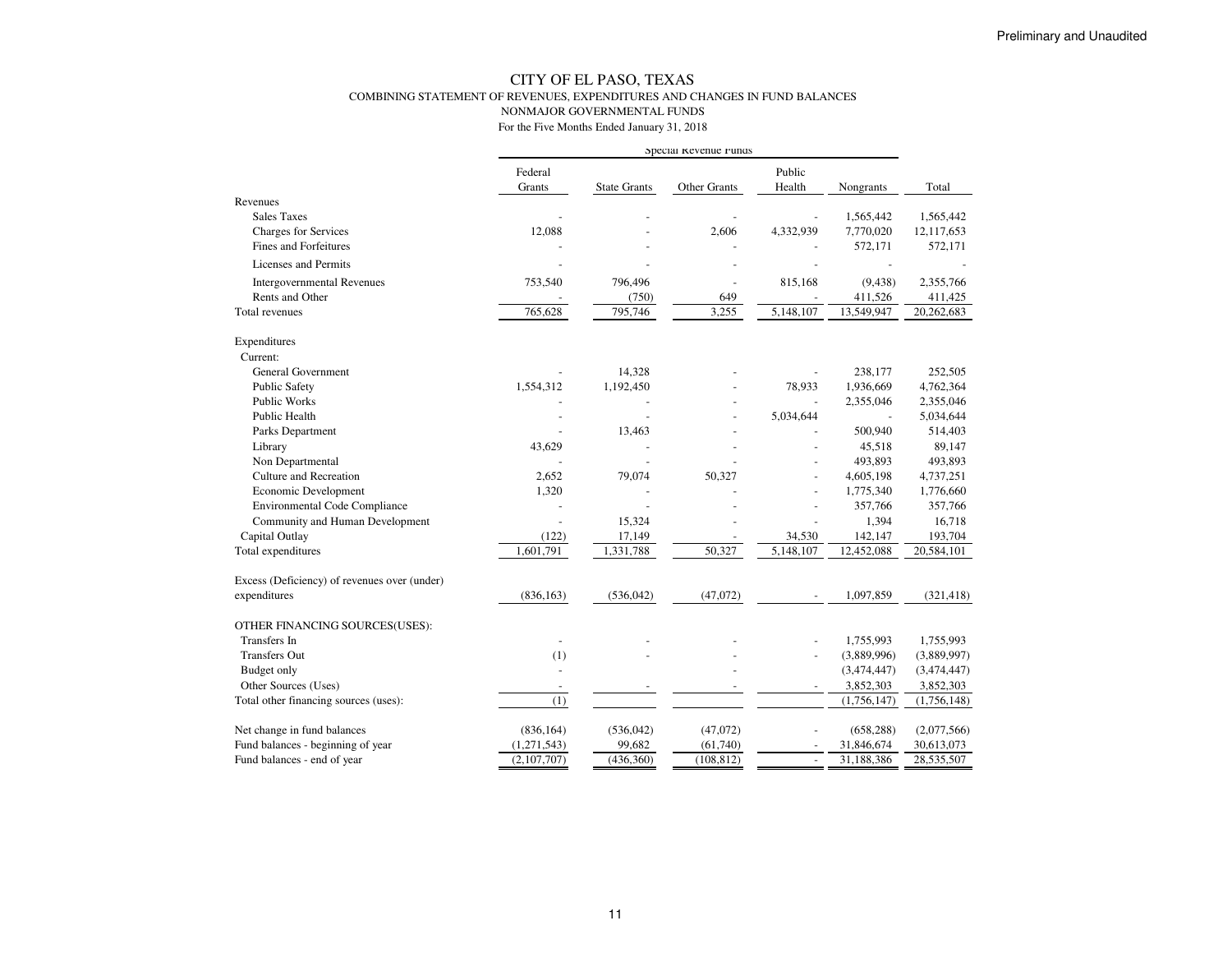SCHEDULE OF REVENUES, EXPENDITURES AND CHANGES IN FUND BALANCES - BUDGET AND ACTUAL

DEBT SERVICE FUND

For the Five Months Ended January 31, 2018

|                                          | <b>Budgeted Amounts</b> |             | Actual     | Variance with<br><b>Final Budget</b><br>Positive |
|------------------------------------------|-------------------------|-------------|------------|--------------------------------------------------|
|                                          | Adopted                 | Final       | Amounts    | (Negative)                                       |
|                                          |                         |             |            |                                                  |
| Resources (inflows):                     |                         |             |            |                                                  |
| Property taxes                           | 93,793,531              | 93,793,531  | 68,562,027 | (25, 231, 504)                                   |
| Penalties and Interest-Delinquent taxes  |                         |             | 161,275    | 161,275                                          |
| Parking meter revenue                    |                         |             | 2          |                                                  |
| Federal tax credit - Build America Bonds | 2,063,819               | 2,063,819   |            | (2,063,819)                                      |
| Face amount of refunding bonds issued    |                         |             |            |                                                  |
| Premium on bonds issued                  |                         |             |            |                                                  |
| Transfers from other funds               | 5,440,369               | 5,440,369   |            | (5,440,369)                                      |
| Amounts available for appropriation      | 101,297,719             | 101,297,719 | 68,725,542 | (32, 572, 177)                                   |
| Charges to appropriations (outflows):    |                         |             |            |                                                  |
| Debt service:                            |                         |             |            |                                                  |
| Principal                                | 46,792,506              | 46,792,506  |            | 46,792,506                                       |
| Interest                                 | 54,319,283              | 54,319,283  |            | 54,319,283                                       |
| Fiscal fees                              |                         |             | 9,700      | (9,700)                                          |
| <b>Transfers Out</b>                     | 125,930                 | 125,930     |            | 125,930                                          |
| Arbitrage rebate                         |                         |             |            |                                                  |
| Total charges to appropriations          | 101,237,719             | 101,237,719 | 9,700      | 101,228,019                                      |
|                                          |                         |             |            |                                                  |
| Increase (Decrease) in fund balance      | 60,000.00               | 60,000      | 68,715,842 | 68, 655, 842                                     |
| Fund balance, Beginning                  | 2,172,611               | 2,172,611   | 6,985,659  | 4,813,048                                        |
| Fund balance, Ending                     | 2,232,611               | 2,232,611   | 75,701,501 | 73,468,890                                       |

This budget and this schedule are prepared on a basis consistent with accounting principles generally accepted in the United States.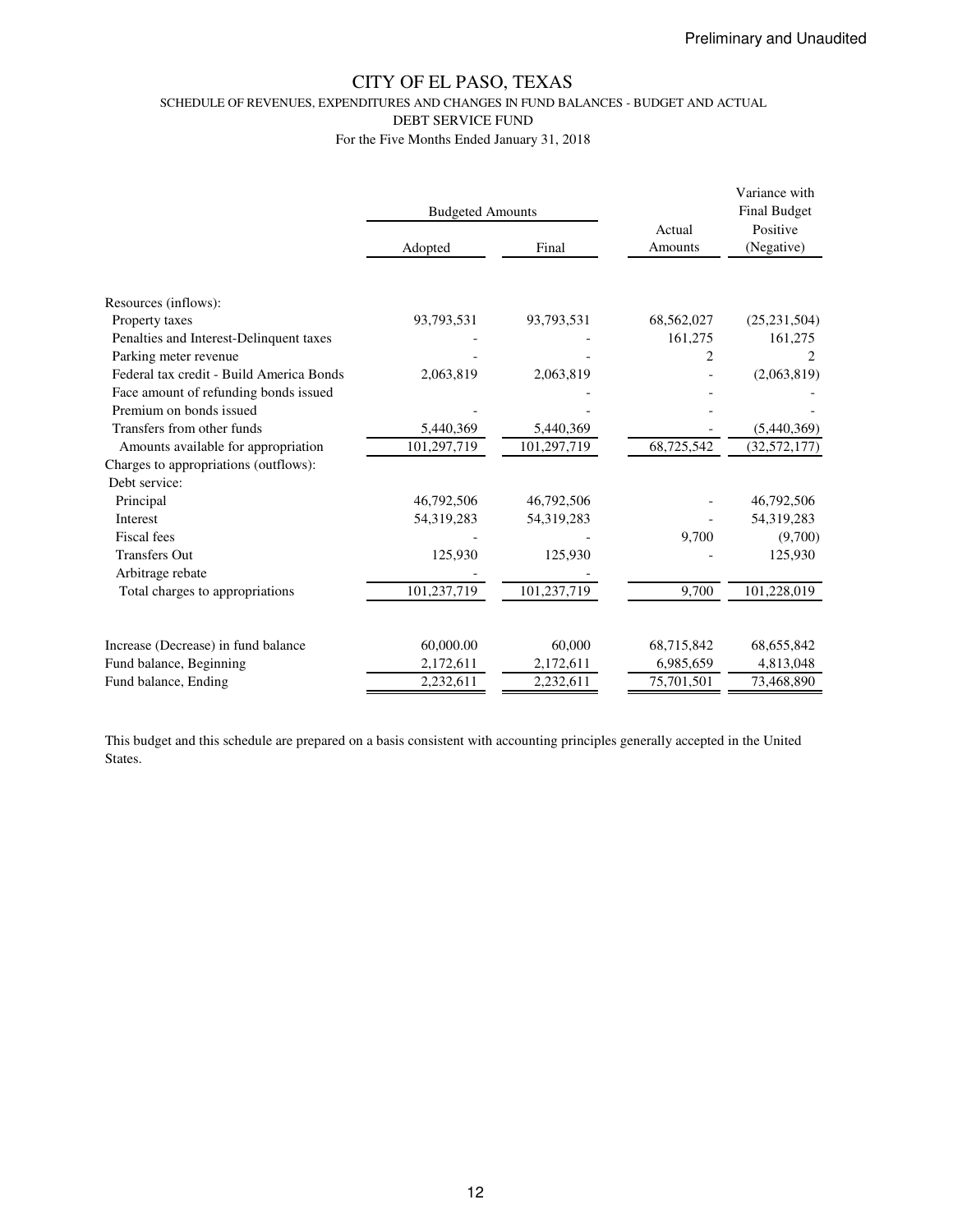## CITY OF EL PASO, TEXAS STATEMENT OF NET POSITION INTERNAL SERVICE FUNDS January 31, 2018

|                                                       | <b>SUPPLY AND</b><br><b>SUPPORT</b> | <b>SELF</b><br><b>INSURANCE</b> | <b>TOTALS</b>           |
|-------------------------------------------------------|-------------------------------------|---------------------------------|-------------------------|
| <b>ASSETS:</b>                                        |                                     |                                 |                         |
| Cash and Cash Equivalents                             | 1,635,935                           | 18,461,775                      | 20,097,710              |
| Receivables - Net of Allowances                       |                                     |                                 |                         |
| Interest                                              |                                     | 568                             | 568                     |
| Trade                                                 | 1,621                               | 2,709                           | 4,330                   |
| Inventory                                             | 1,155,117                           |                                 | 1,155,117               |
| Prepaid Items                                         |                                     | 500,001                         | 500,001                 |
| Capital Assets:                                       |                                     |                                 |                         |
| <b>Construction</b> in Progress                       |                                     |                                 |                         |
| Buildings, Improvements & Equipment, Net              | 341,814                             |                                 | 341,814                 |
| <b>TOTAL ASSETS</b>                                   | 3,134,487                           | 18,965,053                      | $\overline{22,099,540}$ |
| DEFERRED OUTFLOWS OF RESOURCES                        |                                     |                                 |                         |
| Deferred Outflow of Resources - Pension Contributions | 430,008                             | 125,028                         | 555,036                 |
| Deferred Outflow of Resources - Investments           | 489,669                             | 142,375                         | 632,044                 |
| Deferred Outflow of Resources - Pension Assumptions   | 540,956                             | 157,287                         | 698,243                 |
| Deferred Outflow of Resources - Econ/Demog Losses     | 30,543                              | 8,882                           | 39,425                  |
| <b>Total Deferred Outflows of Resources</b>           | 1,491,176                           | 433,572                         | 1,924,748               |
| Total Assets & Deferred Outflows                      | 4,625,663                           | 19,398,625                      | 24,024,288              |
| <b>LIABILITIES:</b>                                   |                                     |                                 |                         |
| <b>Accounts Payable</b>                               | 617,089                             | (6,387)                         | 610,702                 |
| <b>Compensated Absences</b>                           | 595,882                             | 118,907                         | 714,789                 |
| Other Postemployment Benefits                         | 1,884,845                           | 238,964                         | 2,123,809               |
| Net Pension Obligation                                | 3,806,873                           | 1,106,876                       | 4,913,749               |
| Claims and Judgments                                  |                                     | 16,033,064                      | 16,033,064              |
| <b>TOTAL LIABILITIES</b>                              | 6,904,689                           | 17,491,424                      | 24,396,113              |
| DEFERRED INFLOWS OF RESOURCES                         |                                     |                                 |                         |
| Deferred Inflow of Resources - Cange in Experience    | 327,230                             | 95,144                          | 422,374                 |
| Deferred Inflow of Resources - Investment Earnings    |                                     |                                 |                         |
| <b>Total Deferred Inflows of Resources</b>            | 327,230                             | 95.144                          | 422,374                 |
| <b>NET POSITION:</b>                                  |                                     |                                 |                         |
| Net investment in capital assets                      | 75,882                              |                                 | 75,882                  |
| Unrestricted                                          | (2,682,138)                         | 1,812,057                       | (870,081)               |
| <b>TOTAL NET POSITION</b>                             | (2,606,256)                         | 1,812,057                       | (794, 199)              |
| TOTAL LIABILITIES AND NET POSITION                    | 4.625.663                           | 19,398,625                      | 24,024,288              |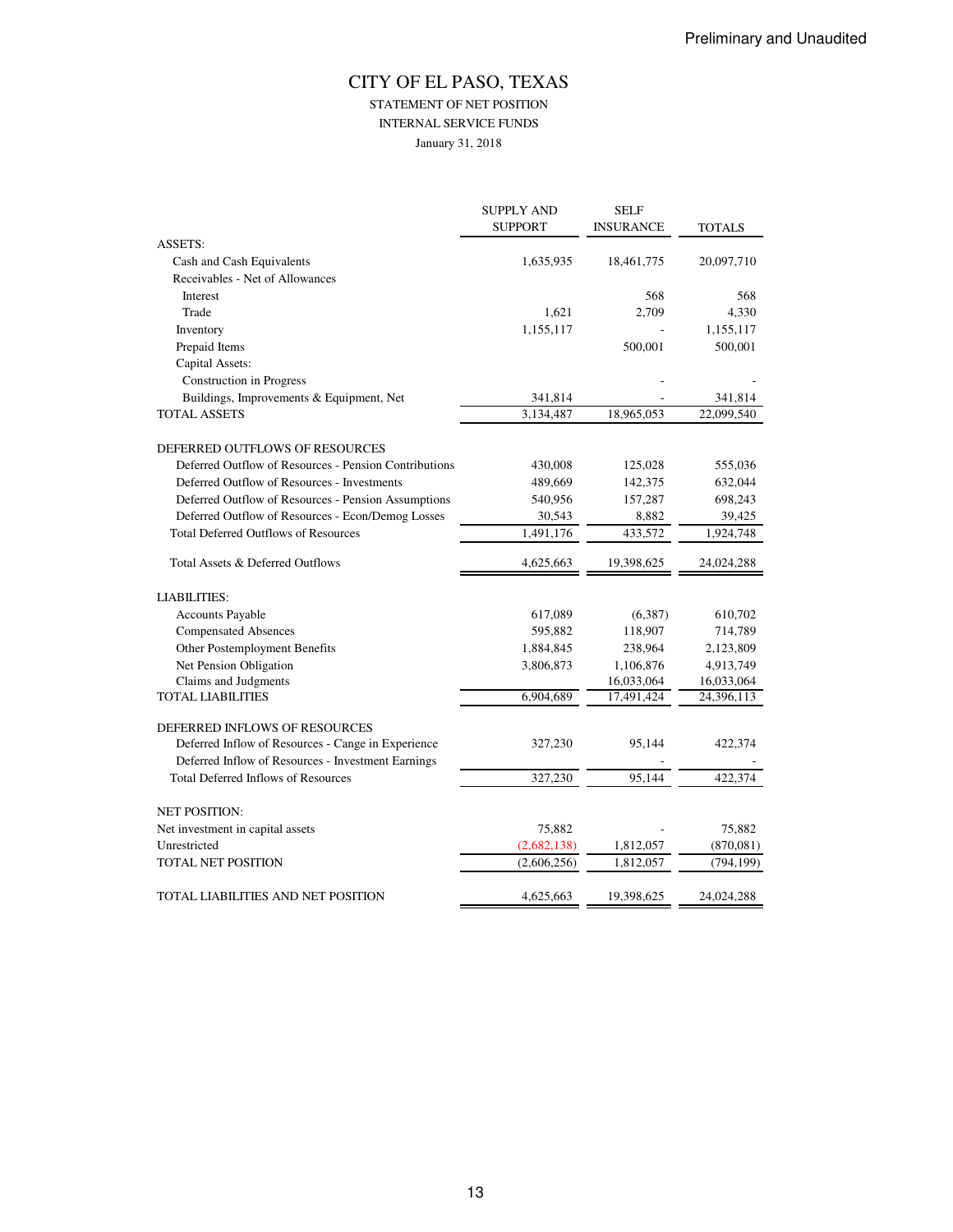COMBINING STATEMENT OF REVENUES, EXPENSES AND CHANGES IN FUND NET POSITION

INTERNAL SERVICE FUNDS

|                                     | Operating<br><b>Budget</b> | <b>SUPPLY AND</b><br><b>SUPPORT</b> | Operating<br><b>Budget</b> | <b>SELF</b><br><b>INSURANCE</b> | <b>TOTALS</b> |
|-------------------------------------|----------------------------|-------------------------------------|----------------------------|---------------------------------|---------------|
| <b>OPERATING REVENUES:</b>          |                            |                                     |                            |                                 |               |
| Sales to Departments                | 18,756,000                 | 7,312,538                           |                            |                                 | 7,312,538     |
| <b>Premium Contributions</b>        |                            |                                     | 63,270,587                 | 23,862,402                      | 23,862,402    |
| <b>General Revenues</b>             | 7.000                      | 1,894                               |                            | 307,087                         | 308,981       |
| TOTAL OPERATING REVENUES            | 18,763,000                 | 7,314,432                           | 63,270,587                 | 24,169,489                      | 31,483,921    |
| <b>OPERATING EXPENSES:</b>          |                            |                                     |                            |                                 |               |
| <b>Personnel Services</b>           | 5,100,362                  | 1,968,970                           | 3,293,058                  | 2,198,547                       | 4,167,517     |
| <b>Outside Contracts</b>            | 162,300                    | 106,717                             | 3,851,100                  | 1,136,411                       | 1,243,128     |
| <b>Professional Services</b>        |                            |                                     | 1,294,536                  | 452,191                         | 452,191       |
| <b>Fuel and Lubricants</b>          | 6,230,300                  | 2,337,187                           |                            |                                 | 2,337,187     |
| Materials and Supplies              | 5,076,732                  | 1,817,229                           | 43,100                     | 4,216                           | 1,821,445     |
| Communications                      | 4,000                      | 164                                 | 1,300                      | 14                              | 178           |
| <b>Utilities</b>                    | 34,500                     | 9,612                               |                            |                                 | 9,612         |
| Operating Leases                    | 9,000                      | 3,223                               | 6,000                      | 880                             | 4,103         |
| <b>Travel and Entertainment</b>     | 1,000                      |                                     | 5,075                      |                                 |               |
| <b>Benefits Provided</b>            | 2,500                      | 351                                 | 55,073,118                 | 22,222,796                      | 22,223,147    |
| Maintenance and Repairs             | 1,950,000                  | 656,307                             |                            |                                 | 656,307       |
| Other Operating Expenses            | 34,000                     | 8,981                               | 7,300                      | 957                             | 9,938         |
| Depreciation                        |                            | 4,066                               |                            |                                 | 4,066         |
| TOTAL OPERATING EXPENSES            | 18,604,694                 | 6,912,807                           | 63,574,587                 | 26,016,012                      | 32,928,819    |
| OPERATING INCOME(LOSS)              | 158,306                    | 401,625                             | (304,000)                  | (1,846,523)                     | (1,444,898)   |
| INCOME(LOSS)                        | 158,306                    | 401,625                             | (304,000)                  | (1,846,523)                     | (1,444,898)   |
| <b>Transfers Out</b>                |                            |                                     | 504,000                    | 210,000                         | 210,000       |
| Change in net position              | 158,306                    | 401,625                             | 200,000                    | (1,636,523)                     | (1,234,898)   |
| <b>Total Net Position-beginning</b> |                            | (3,007,881)                         |                            | 3,448,580                       | 440,699       |
| <b>Total Net Position-ending</b>    |                            | (2,606,256)                         |                            | 1,812,057                       | (794, 199)    |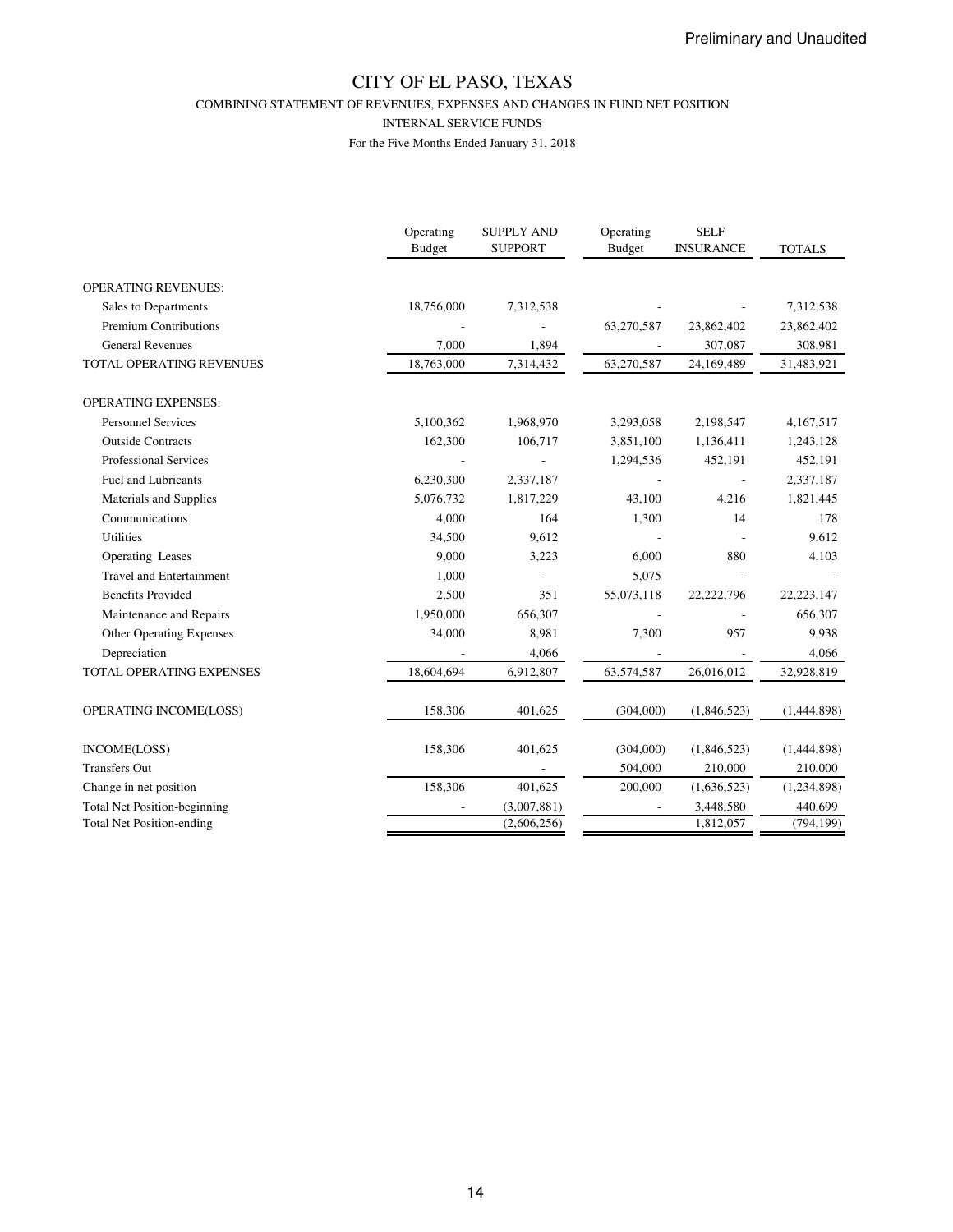COMBINING STATEMENT OF CASH FLOWS

INTERNAL SERVICE FUNDS

|                                                                                            | <b>SUPPLY AND</b><br><b>SUPPORT</b> | <b>SELF</b><br><b>INSURANCE</b> | <b>TOTALS</b>           |
|--------------------------------------------------------------------------------------------|-------------------------------------|---------------------------------|-------------------------|
| <b>CASH FLOWS FROM OPERATING ACTIVITIES</b>                                                |                                     |                                 |                         |
| Receipts from customers                                                                    | 7,319,255                           | 24, 361, 223                    | 31,680,478              |
| Payments to suppliers                                                                      | (5,221,085)                         | (24, 586, 218)                  | (29, 807, 303)          |
| Payments to employees                                                                      | (2,050,337)                         | (2,416,547)                     | (4,466,884)             |
| Net cash provided (used) by operating activities                                           | 47,833                              | (2, 431, 542)                   | (2,383,709)             |
| <b>CASH FLOWS FROM CAPITAL AND</b>                                                         |                                     |                                 |                         |
| <b>RELATED FINANCING ACTIVITIES</b>                                                        |                                     |                                 |                         |
| Purchases of capital assets                                                                | 1                                   |                                 | 1                       |
| Net cash (used) by capital and related<br>financing activities                             | 1                                   |                                 | $\mathbf{1}$            |
| <b>CASH FLOWS FROM INVESTING ACTIVITIES</b>                                                |                                     |                                 |                         |
| Purchases of Investments                                                                   |                                     | 16,824,610                      | 16,824,610              |
| Net cash provided by investing activities                                                  |                                     | 16,824,610                      | 16,824,610              |
| Net increase in cash and cash equivalents                                                  | 47,834                              | 14,393,068                      | $\overline{14,}440,902$ |
| Balances - beginning of the year                                                           | 309,135                             | 4,068,707                       | 4,377,842               |
| Balances - end of the year                                                                 | 356,969                             | 18,461,775                      | 18,818,744              |
| Reconciliation of operating income to net cash                                             |                                     |                                 |                         |
| provided (used) by operating activities:                                                   |                                     |                                 |                         |
| Operating income                                                                           | 401,625                             | (1,846,523)                     | (1,444,898)             |
| Adjustments to reconcile operating income to net cash<br>provided by operating activities: |                                     |                                 |                         |
| Depreciation expense                                                                       | 4,066                               |                                 | 4,066                   |
| Net Pension Obligation                                                                     |                                     |                                 |                         |
| Change in assets and liabilities:                                                          |                                     |                                 |                         |
| Receivables, net                                                                           | 4,823                               | 191,734                         | 196,557                 |
| Inventories                                                                                | (196, 780)                          |                                 | (196,780)               |
| Other assets                                                                               |                                     | (500,001)                       | (500,001)               |
| Accounts and other payables                                                                | (84, 534)                           | (58, 752)                       | (143, 286)              |
| Accrued expenses                                                                           | (81, 367)                           | (218,000)                       | (299, 367)              |
| Net cash provided (used) by operating activities                                           | 47,833                              | (2, 431, 542)                   | (2,383,709)             |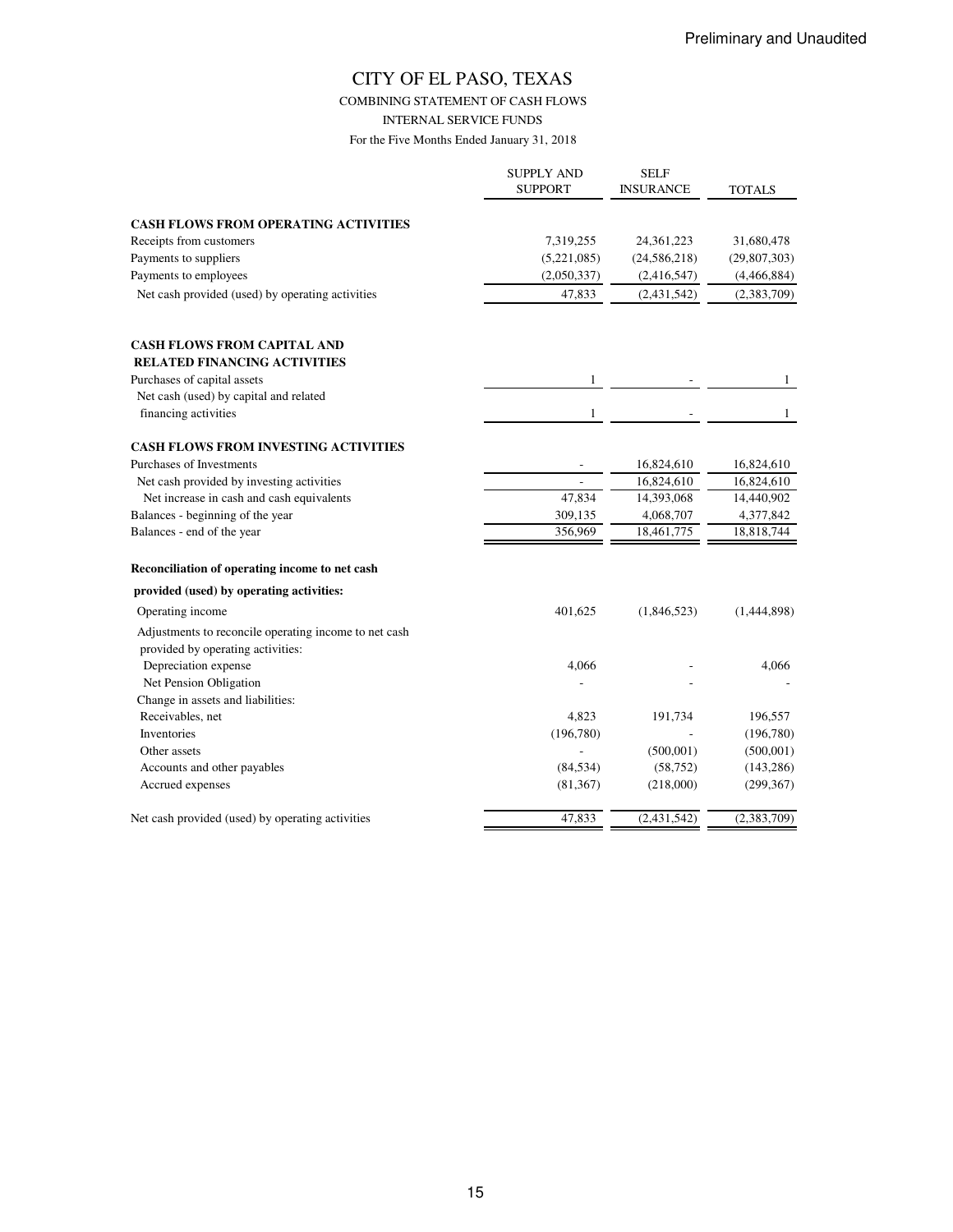COMBINING STATEMENT OF NET POSITION

PENSION TRUST FUNDS

January 31, 2018

|                                                       |                            | Pension Fund<br>(as of December 31, 2015) |             |               |
|-------------------------------------------------------|----------------------------|-------------------------------------------|-------------|---------------|
|                                                       | El Paso City<br>Employees' |                                           | Policemen   |               |
|                                                       | Pension Fund               | <b>Firemen Division</b>                   | Division    | Total         |
| <b>ASSETS</b>                                         |                            |                                           |             |               |
| Cash and Cash Equivalents                             | 6,411,365                  | 5,873,103                                 | 8,599,652   | 20,884,120    |
| Investments:                                          |                            |                                           |             |               |
| Mutual funds                                          | 21,254,906                 |                                           |             | 21,254,906    |
| Commingled funds                                      | 53,833,171                 |                                           |             | 53,833,171    |
| High-yield bond obligations                           | 47,826,591                 |                                           |             | 47,826,591    |
| Corporate stocks                                      | 102,495,709                |                                           |             | 102,495,709   |
| <b>Bank Collective Investment Funds</b>               | 186,488,037                |                                           |             | 186,488,037   |
| Private equities                                      | 64,341,689                 | 20,750,461                                | 30,419,852  | 115,512,002   |
| Real estate investment funds                          | 66,507,980                 | 30,762,836                                | 45,097,838  | 142,368,654   |
| <b>Fixed Income Securities</b>                        | 97,966,289                 | 146,642,455                               | 214,974,259 | 459,583,003   |
| <b>Domestic Equities</b>                              | 53,989,173                 | 152,225,001                               | 223,159,478 | 429,373,652   |
| <b>International Equities</b>                         |                            | 148,253,477                               | 217,337,286 | 365,590,763   |
| Invested securities lending collateral                |                            | 40,674,517                                | 59,628,208  | 100,302,725   |
| Receivables - Net of Allowances                       |                            |                                           |             |               |
| <b>Commission Credits Receivable</b>                  | 135,603                    |                                           |             | 135,603       |
| Due from Brokers For Securities Sold                  | 279,023                    |                                           |             | 279,023       |
| <b>Employer Contributions</b>                         | 658,355                    | 151,364                                   | 197,060     | 1,006,779     |
| <b>Employee Contributions</b>                         | 417,549                    | 128,491                                   | 152,064     | 698,104       |
| Accrued Interest and Dividends                        | 843,024                    |                                           |             | 843,024       |
| Other                                                 |                            | 85                                        | 86          | 171           |
| Prepaid Items                                         | 22,895                     |                                           |             | 22,895        |
| Capital Assets:                                       |                            |                                           |             |               |
| Buildings, Improvements & Equipment, Net              | 750,345                    | 976,656                                   | 976,655     | 2,703,656     |
| <b>TOTAL ASSETS</b>                                   | 704,221,704                | 546,438,446                               | 800,542,438 | 2,051,202,588 |
| <b>LIABILITIES</b>                                    |                            |                                           |             |               |
| <b>Accounts Payable</b>                               | 2,653,151                  | 40,674,517                                | 59,628,208  | 102,955,876   |
| <b>Accrued Payroll</b>                                | 1,044,781                  | 554,304                                   | 745,269     | 2,344,354     |
| <b>Unearned Revenue - Commission Credits</b>          | 135,603                    |                                           |             | 135,603       |
| <b>TOTAL LIABILITIES</b>                              | 3,833,535                  | 41,228,821                                | 60,373,477  | 105,435,833   |
| <b>NET POSITION:</b>                                  |                            |                                           |             |               |
| Held in Trust for Pension Benefits and Other Purposes | 700,388,169                | 505,209,625                               | 740,168,961 | 1,945,766,755 |